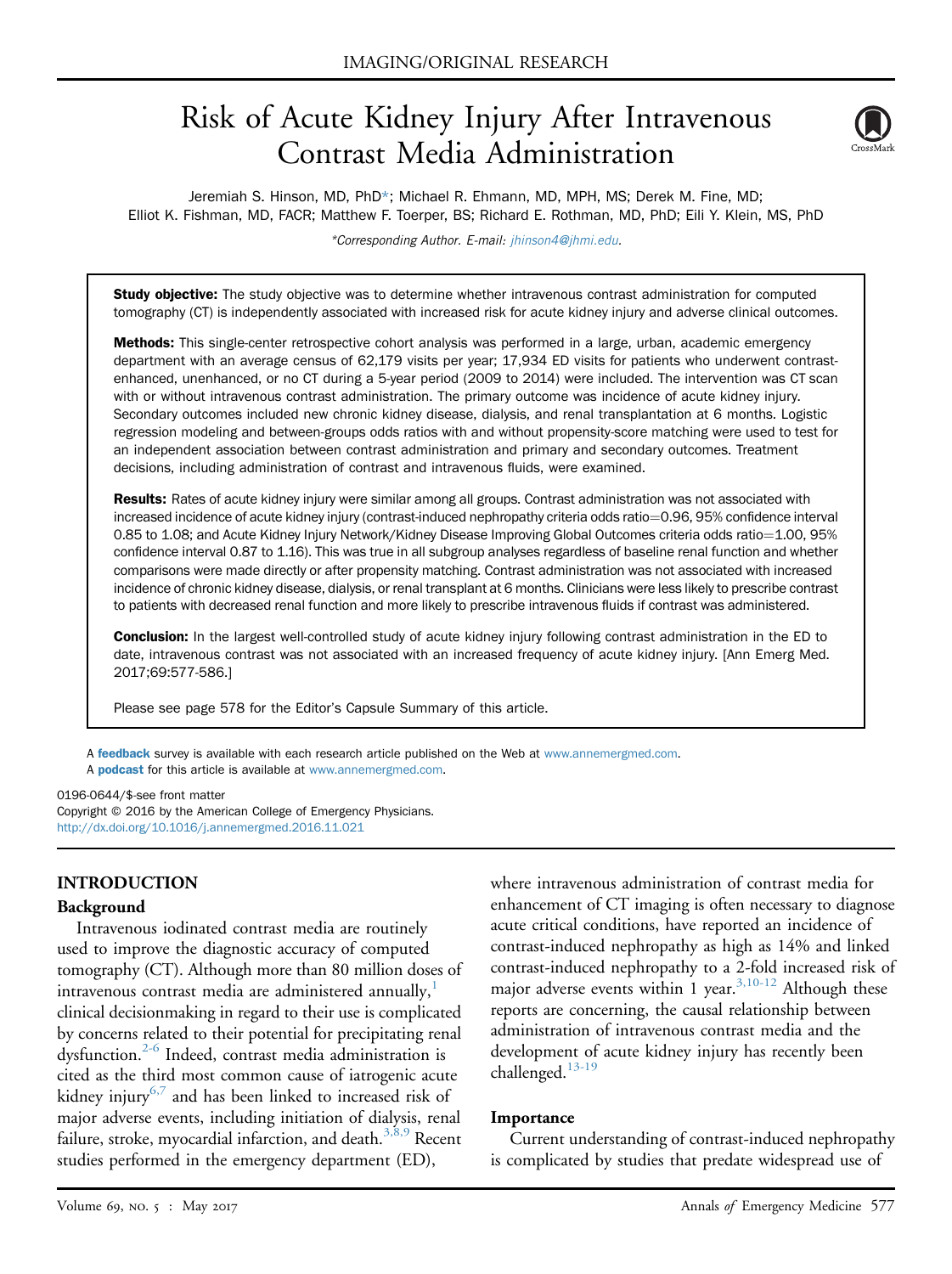# Editor's Capsule Summary

What is already known on this topic Many providers defer intravenous contrast enhancement with computed tomography (CT) because of concerns about acute kidney injury.

# What question this study addressed

How often does acute kidney injury occur after enhanced and nonenhanced emergency department (ED) CT?

# What this study adds to our knowledge

Using a propensity-matched case-control design at one site, the frequency of later acute kidney injury in 7,201 patients undergoing contrast-enhanced CT, 5,499 undergoing unenhanced CT, and 5,234 with no imaging did not differ (10.2% to 10.9%).

# How this is relevant to clinical practice

This study suggests fear of triggering acute kidney injury after intravenous contrast during ED CT is disproportionate to objective data. A randomized trial is needed to confirm this finding.

low- and iso-osmolar contrast media and extrapolation of findings from arterial angiographic studies to the use of intravenous contrast media. Additionally, the majority of studies examining acute kidney injury after contrast media administration, including those performed in ED patients,<sup>3,10-12</sup> were performed without control populations that did not receive contrast media. Indeed, serum creatinine level fluctuations meeting criteria for contrastinduced nephropathy occur in patients undergoing unenhanced CT at rates similar to those published after contrast-enhanced  $CT$ ,<sup>[13](#page-9-4)</sup> and systematic reviews and metaanalyses of the few existing studies analyzing intravenous contrast media administration with adequate controls found no increased risk of acute kidney injury associated with contrast media. $14,16$ 

Historically, randomized controlled trials designed to elucidate the true incidence of contrast-induced nephropathy have been perceived as unethical because of the presumption that contrast media administration is a direct cause of acute kidney injury. To date, all controlled studies of contrast-induced nephropathy have been observational, and conclusions from these studies are severely limited by selection bias associated with the clinical decision to administer contrast media. Two research groups have recently used propensity-score analysis to control for this bias, approximating randomization by matching

nonrandomized populations from large single-center databases according to their probability of treatment assignment.<sup>[18,20](#page-9-6)</sup> These investigators, however, reached opposite conclusions. McDonald et al<sup>[15,17,18](#page-9-7)</sup> found no increased risk of acute kidney injury, emergency dialysis, or mortality after contrast media administration in any patient group regardless of baseline renal function, whereas Davenport et  $al^{21}$  $al^{21}$  $al^{21}$  reported an increased risk of acute kidney injury after contrast media administration in patients with preexisting renal dysfunction. Potential explanations for these discrepant results include different strategies for propensity matching, variances in institutional contrastenhanced CT protocols, and widely discordant subgroup sample sizes, especially at the lowest baseline renal function.

# Goals of This Investigation

In this study, we sought to clarify the incidence of acute kidney injury attributable to intravenous contrast media administration by testing the hypothesis that such injury occurs at higher rates in patients undergoing contrastenhanced CT than in those not receiving contrast media. To minimize biases associated with comparison of nonrandomized populations, we used 2 distinct control populations that did not receive contrast media, used propensity-score analysis to minimize bias associated with treatment assignment, and analyzed large numbers of patients in all subgroups of baseline renal function. We also examined selected clinician practice patterns that may affect the incidence of acute kidney injury after contrast media administration.

# MATERIALS AND METHODS Study Design and Setting

This was a single-center retrospective cohort study conducted in a large urban academic ED. During the study period, our mean annual ED census was 62,179 total visits (range 55,955 to 69,249), with a mean annual admission rate of 23.4% (range 22.2% to 25.1%). This study was approved by our university institutional review board.

An experienced data user (E.Y.K.) extracted all clinical information from a relational database that underlies the electronic medical record of our ED. Queries using structured query language were performed separately for patients who did and did not undergo CT. For patients who underwent CT, data were extracted for all encounters that had both an order and result interpretation for at least one CT scan during the study period. Two authors (J.S.H. and M.R.E.) not involved in data extraction classified CT studies as enhanced or unenhanced based on specific and standardized order and result interpretation identifiers. When order and result interpretation identifiers differed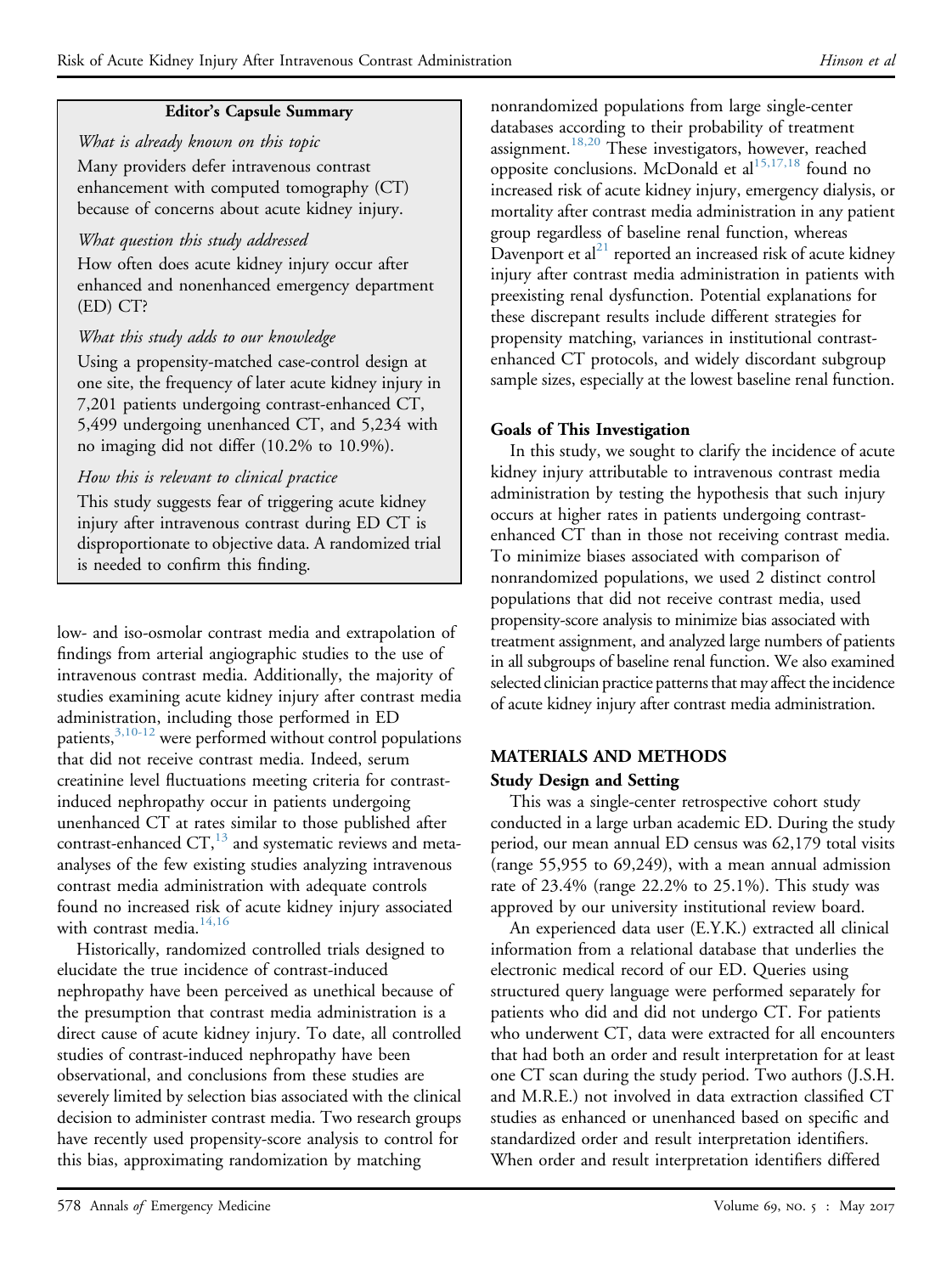(which occurred in cases in which the radiology team, in consultation with the ordering ED clinician, performed a study that differed from the original order), result interpretation identifiers were used. Any discrepancies were resolved through consensus. For patients who did not undergo CT, data were extracted for all encounters that lacked an order or result for a CT study. All data relating to vital signs, medication administration, and preexisting diagnoses entered in the ED, as well as laboratory results and new procedure or diagnostic codes entered from any point in our hospital system, were extracted with the same structured query language for every patient. Medical diagnoses and procedures were identified with International Classification of Diseases, Ninth Edition, Clinical Modification (ICD-9-CM) diagnostic and procedure codes.

# Selection of Participants

Patients aged 18 years and older who received a CT with or without contrast enhancement in the ED between January 1, 2009, and June 30, 2014, and had both an initial serum creatinine level measured in the 8 hours before CT and a second level measured 48 to 72 hours after CT were included. To minimize bias associated with the decision to obtain imaging, we included a second control group of contrast media-unexposed ED patients aged 18 years and older and treated during the study period who did not undergo CT imaging, and had both an initial serum creatinine level measured in the ED and a second level measured 48 to 72 hours later. Exclusion criteria included initial serum creatinine level less than 0.4 mg/dL (to minimize inclusion of random laboratory error as cases of acute kidney injury) or equal to or greater than 4.0 mg/dL (already meeting partial criteria for severe acute kidney injury), insufficient serum creatinine level data, a history of renal transplant or ongoing or previous dialysis, an ED visit in the 6 months before the study start date, a CT scan performed in the 6 months preceding the index ED visit, and contrast-enhanced CT performed within 72 hours of ED departure. We chose the antecedent 6-month window to minimize potential confounding residual effects of previously administered contrast media and the subsequent 72-hour window to minimize potential group crossover of patients undergoing CT scan after ED departure within the period defined by contrast-induced nephropathy criteria. CT scans were classified as contrast enhanced or unenhanced. Consecutive CT acquisitions at different anatomic locations were treated as a single-scan event, and those performed with and without contrast media were treated as a single contrast-enhanced CT. All eligible patients during a 5-year period were included,

resulting in a sample size powered to detect a difference in incidence of acute kidney injury between populations as low as 1.5%.

The primary variable of interest was administration of intravenous contrast media. Control variables included age, sex, race, initial serum creatinine level, initial estimated glomerular filtration rate, $20$  and chronic comorbidities and acute illness severity indicators previously shown to predispose to the development of contrast-associated acute kidney injury.[22-24](#page-9-10) Chronic comorbidities included diabetes mellitus, hypertension, HIV/AIDS, congestive heart failure, chronic kidney disease, and history of renal transplantation (all identified by  $\mathit{ICD-9-CM}$  codes<sup>25</sup>). Acute illness severity indicators included hypotension (systolic blood pressure <80 mm Hg), designation by an ED attending physician as a patient requiring critical care, anemia (hematocrit level <39% or <36% for men and women, respectively), and hypoalbuminemia  $\langle$  <3.5 g/dL) during the index ED visit. Additional control variables included ED administration of nephrotoxic or nephroprotective medications (see [Figure E1,](#page-10-0) available online at [http://www.annemergmed.com,](http://www.annemergmed.com) for full list)<sup>[26](#page-9-12)</sup> and ED administration of intravenous crystalloid fluids in any amount.

All contrast media administration was performed according to institutional protocols, available online at <http://www.ctisus.com/protocols>. Patients who underwent contrast-enhanced CT were administered either iohexol or iodixanol intravenously, as dictated by radiologic studyspecific protocol, and volumes of administration ranged from 80 to 120 mL. According to institutional policy, patients provided consent before administration of intravenous contrast, and for patients with serum creatinine level greater than 1.7 mg/dL, treating clinicians cosigned consent for contrast-enhanced CT.

# Outcome Measures

The primary outcome variable was incidence of acute kidney injury. The clinical definition of acute kidney injury has undergone multiple revisions, with published studies of contrast-induced nephropathy using varied equations to calculate its incidence. We estimated the incidence of acute kidney injury for all study participants by using both the most frequently published criteria for contrast-induced nephropathy (absolute increase in serum creatinine level  $\geq$ 0.5 mg/dL or  $\geq$ 25% increase over baseline serum creatinine level at 48 to 72 hours after imaging or, for non-CT patients, after initial serum creatinine level measurement) $27$  and for acute kidney injury as defined by the Acute Kidney Injury Network/Kidney Disease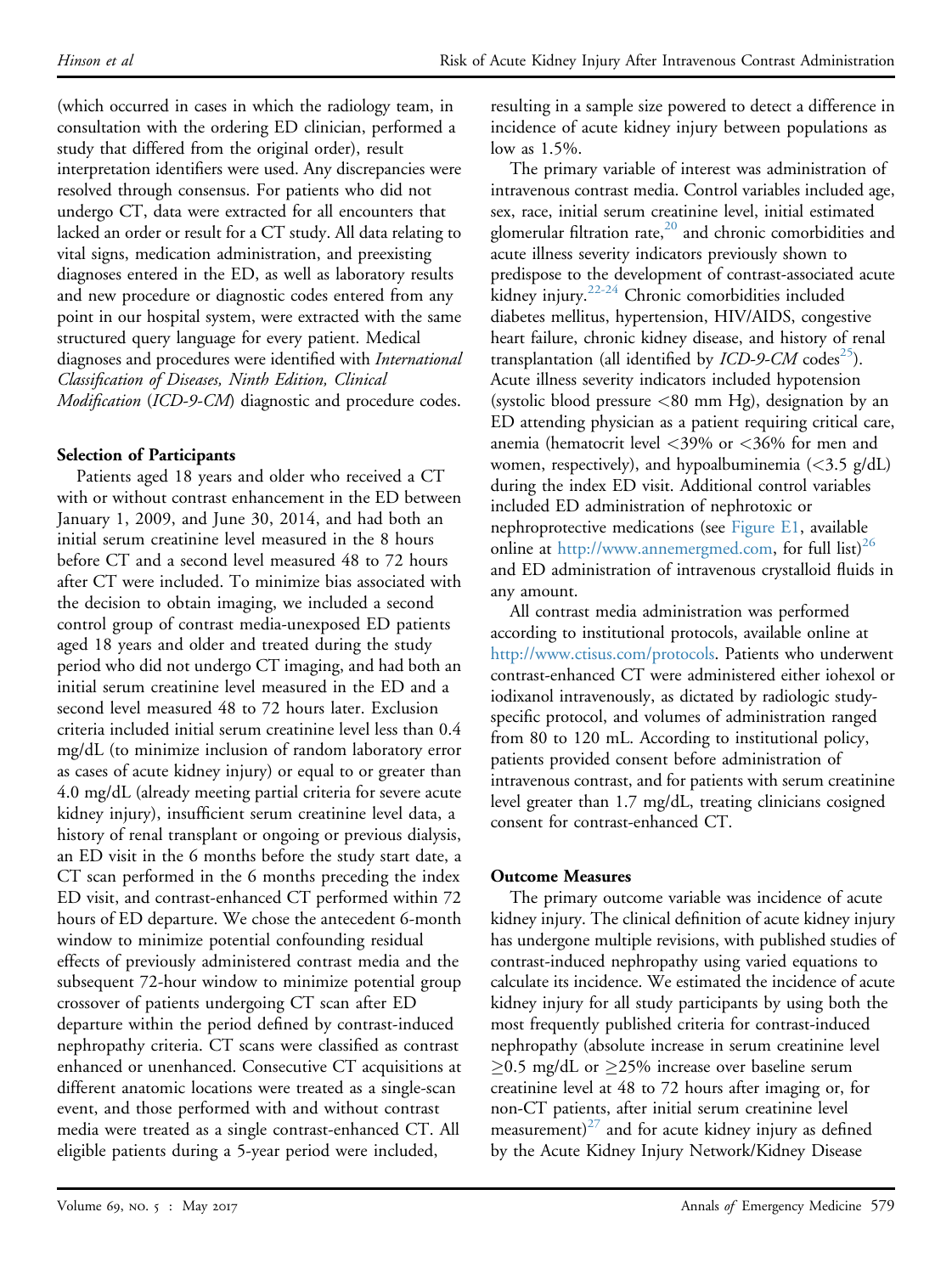Improving Global Outcomes guidelines.<sup>[28,29](#page-9-14)</sup> By Acute Kidney Injury Network/Kidney Disease Improving Global Outcomes creatinine-based criteria, acute kidney injury is staged (stage 1: absolute increase in serum creatinine level  $\geq$ 0.3 mg/dL or a 1.5- to 1.9-fold increase over baseline serum creatinine level; stage 2: 2.0- to 2.9-fold increase over baseline serum creatinine level; stage 3: 3-fold increase over baseline serum creatinine level, increase to serum creatinine level  $\geq$ 4.0 mg/dL, or initiation of dialysis). We classified any patient meeting Acute Kidney Injury Network/Kidney Disease Improving Global Outcomes stage 1 criteria as having acute kidney injury and performed subanalyses to compare patients meeting criteria for stages 2 and 3. Patient-centered outcomes were assessed, including newly diagnosed chronic kidney disease, initiation of dialysis, and renal transplantation (each assessed by ICD-9-CM or procedure code documentation in our institutional electronic medical record) within 6 months of the index ED visit.

# Primary Data Analysis

Dichotomous variables are displayed as percentages, categorical data as relative frequencies (in percentages), and continuous data as medians with interquartile ranges. A multivariable logistic regression model was used to ascertain how contrast media administration was associated with the risk of acute kidney injury in the entire study population after controlling for demographic variables and medical conditions previously reported to increase risk for developing such injury.<sup>23,24</sup> Incidence of acute kidney injury was calculated as the percentage of visits with occurrence of acute kidney injury.

The association between contrast media and acute kidney injury was first assessed with the test of proportions to compare incidence of acute kidney injury in patients who underwent contrast-enhanced CT with those who underwent unenhanced CT and with all patients who did not receive contrast media. To reduce potential selection bias inherent to administration of contrast media, we also used propensity-score matching to estimate the effect of contrast media on acute kidney injury. The clinical decision to administer contrast media is guided by patient pathology and conditional patient-related factors that might contraindicate contrast media administration. The conditional patient factors included in the estimation of the propensity scores were sex, age, race, initial serum creatinine level or estimated glomerular filtration rate, crystalloid fluid administration, nephrotoxic medication administration, chronic comorbidities (as noted above), and whether the patient was designated as requiring critical

care. Propensity-score matching was performed with default parameters (nearest neighbor of one, no caliper restriction, and sampling with replacement), and the average treatment effect was calculated. All comparisons were made for the entire study population and for subgroups stratified by initial serum creatinine level and estimated glomerular filtration rate. Matching for propensity score was performed by group for subgroup analyses. Results are presented as odds ratios (ORs). All analysis, including propensity-score matching, was conducted in Stata (version 14.1; StataCorp, College Station, TX).

# RESULTS

During the study period, there were 82,729 patient visits in which a CT was performed among 54,740 unique patients. Of these, 12,700 patient visits by 11,567 patients met all inclusion and no exclusion criteria. Of all CT scans, 56.7% were contrast enhanced. There were 272,961 patient visits during the study period wherein patients did not undergo CT. Of these, 5,234 met all inclusion and no exclusion criteria. Thus, a total of 17,934 patient visits from 16,801 unique patients were included in the final analysis [\(Figure 1\)](#page-4-0).

All 3 patient groups analyzed (contrast-enhanced CT, unenhanced CT, and non-CT) were demographically similar, although the unenhanced CT group was slightly older ([Table 1\)](#page-5-0). Patients in the contrast-enhanced CT group were less likely to have diabetes, congestive heart failure, or chronic kidney disease. Initial serum creatinine values were similar across groups, although the contrastenhanced CT group had a higher estimated glomerular filtration rate.

Multivariable logistic regression modeling of the entire study population, with inclusion of predictor variables previously reported to affect the incidence of acute kidney injury, revealed no independent effect of contrast media on the probability of developing acute kidney injury ([Table 2](#page-6-0) and [Table E1](#page-11-0), available online at [http://www.](http://www.annemergmed.com) [annemergmed.com\)](http://www.annemergmed.com). Factors associated most strongly with an increased probability of acute kidney injury were increased age, administration of nephrotoxic medication(s), preexisting diagnosis of congestive heart failure or chronic kidney disease, and hypoalbuminemia. Administration of intravenous crystalloids was associated with a lower probability of developing acute kidney injury. When modeling was performed with initial estimated glomerular filtration rate as a predictor variable, the effect of race on acute kidney injury differed by criteria: black ethnicity was associated with higher probability of acute kidney injury by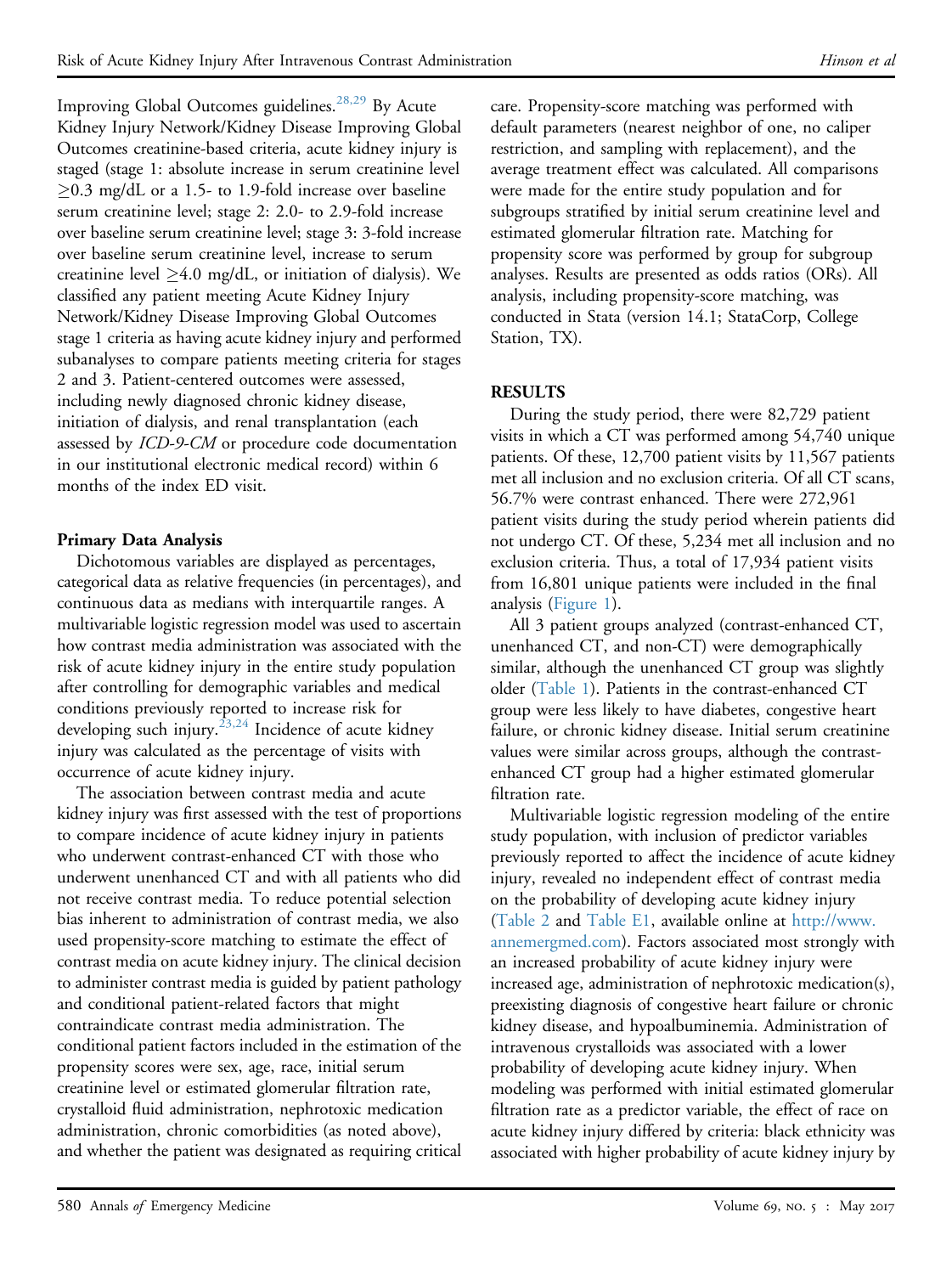<span id="page-4-0"></span>

Figure 1. Study inclusion flowchart. SCr, Serum creatinine; CECT, contrast-enhanced CT.

Acute Kidney Injury Network criteria and a lower probability by traditional contrast-induced nephropathy criteria ([Table 2\)](#page-6-0). When initial estimated glomerular filtration rate was replaced by initial serum creatinine level in the model, black ethnicity was associated with higher probability of acute kidney injury under both criteria [\(Table E1,](#page-11-0) available online at [http://www.annemergmed.](http://www.annemergmed.com) [com](http://www.annemergmed.com)). Similarly, female sex was associated with a higher probability of developing acute kidney injury by all criteria when modeling was performed with initial estimated glomerular filtration rate [\(Table 2](#page-6-0)), but that effect was not demonstrated when initial serum creatinine level was used [\(Table E1,](#page-11-0) available online at [http://www.annemergmed.](http://www.annemergmed.com) [com](http://www.annemergmed.com)).

Using the Acute Kidney Injury Network/Kidney Disease Improving Global Outcomes criteria, the probability of developing acute kidney injury was 6.8%, 8.9%, and 8.1% in the contrast-enhanced CT, unenhanced CT, and non-CT groups, respectively. Contrast media administration was associated with a decreased risk of developing acute kidney injury when directly compared to all patients who did not receive contrast media (OR $=$ 0.78; 95% confidence interval [CI] 0.70 to 0.88) and patients who underwent unenhanced CT (OR=0.75; 95% CI 0.66 to 0.85), but this effect was not observed after propensity-score-matching

adjustment (OR=1.00, 95% CI 0.99 to 1.01, and  $OR=1.00$ , 95% CI 0.99 to 1.01, respectively), and a significant difference was not observed in any subgroup ([Table 3](#page-7-0) and [Table E2](#page-12-0), available online at [http://www.](http://www.annemergmed.com) [annemergmed.com\)](http://www.annemergmed.com). The majority (86.3%) of cases of acute kidney injury were stage 1; the remainder were stage 2 (7.6%) and stage 3 (6.0%). The ORs for developing stage 2 or 3 acute kidney injury after contrast media administration were similar to those for developing acute kidney injury in general.

Under the traditional definition of contrast-induced nephropathy, the probability of developing acute kidney injury was 10.6%, 10.2%, and 10.9% in the contrastenhanced CT, unenhanced CT, and non-CT groups, respectively. Contrast-enhanced CT patients were no more likely to develop acute kidney injury than all patients who did not receive contrast media ( $OR=1.01$ ; 95% CI 0.92 to 1.12) or than patients who underwent unenhanced CT (OR=1.05; 95% CI 0.94 to 1.18). These results were consistent even when bias was accounted for in contrast media administration, using propensity-score matching  $(OR=0.99, 95\% \text{ CI } 0.98 \text{ to } 0.98)$ 1.00, and OR=1.00, 95% CI 0.98 to 1.01, respectively). Analysis of subgroups stratified by initial estimated glomerular filtration rate and serum creatinine level also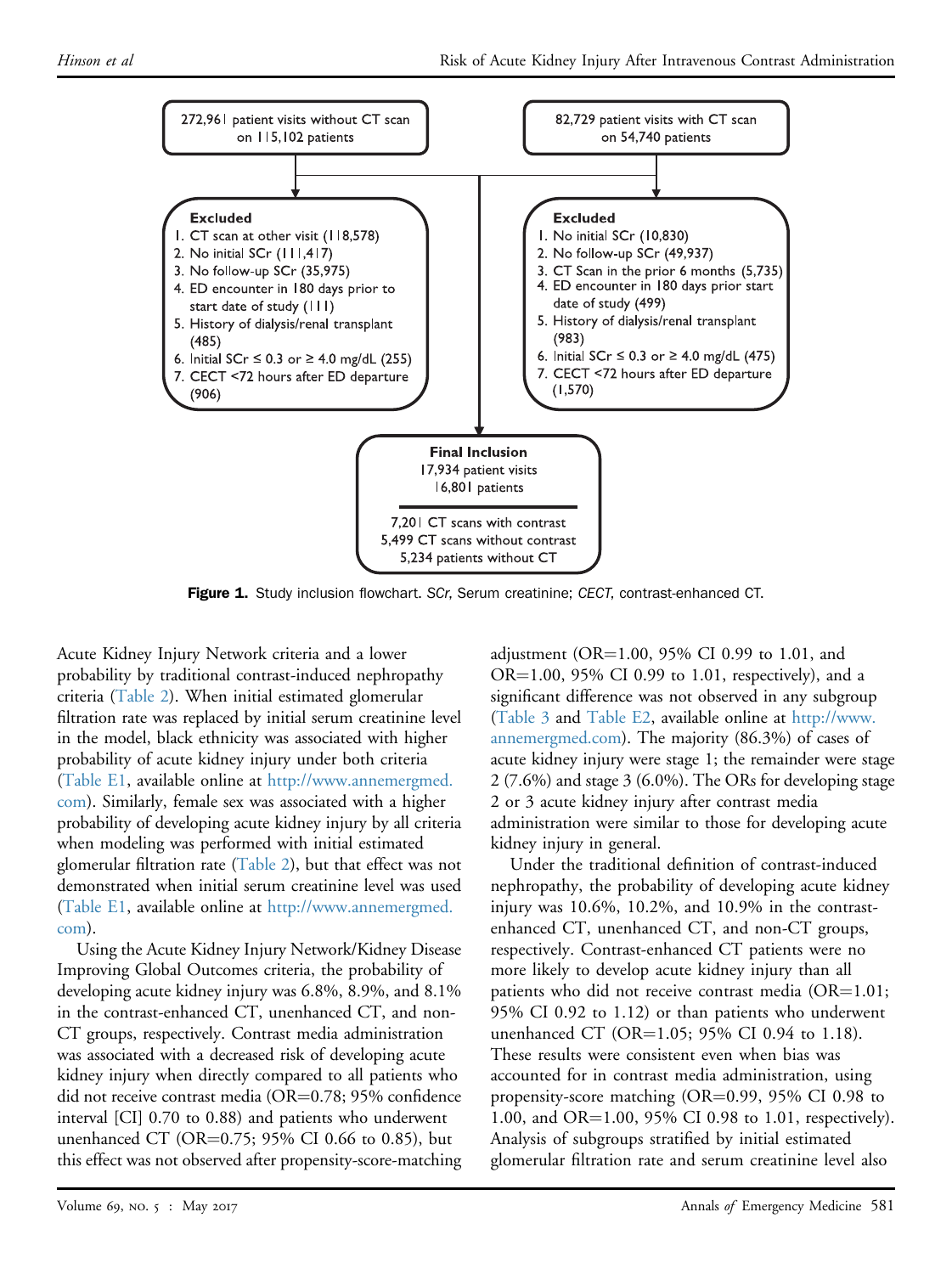|  | Table 1. Patient demographics and clinical characteristics. |  |  |
|--|-------------------------------------------------------------|--|--|
|--|-------------------------------------------------------------|--|--|

| <b>Characteristics</b>                     | <b>Contrast-Enhanced CT</b> | <b>Unenhanced CT</b> | Non-CT         |
|--------------------------------------------|-----------------------------|----------------------|----------------|
| Number of patient visits (%)               | 7,201 (40.2)                | 5,499 (30.7)         | 5,234 (29.2)   |
| Age, y                                     | $53(40-65)$                 | $60(48-73)$          | 55 (41-68)     |
| Women (%)                                  | 3,535(49.1)                 | 2,727 (49.6)         | 2,637 (50.4)   |
| Race $(\%)$                                |                             |                      |                |
| <b>Black</b>                               | 3,747 (52.0)                | 2,951 (53.7)         | 2,367 (45.2)   |
| White                                      | 2,851 (39.6)                | 2,206(40.1)          | 2,415(46.1)    |
| Other                                      | 603 (8.4)                   | 342(6.2)             | 452 (8.6)      |
| Initial SCr value (IQR), mg/dL             | $0.9(0.7 - 1.1)$            | $1.0(0.8-1.6)$       | $1.0(0.7-1.3)$ |
| eGFR (IQR), mL/min per 1.73 m <sup>2</sup> | $95(74 - 114)$              | 77 (44-102)          | 84 (55-108)    |
| Acute illness severity indicators (%)      |                             |                      |                |
| ED critical care designation               | 763 (10.6)                  | 651 (11.8)           | 170(3.2)       |
| Hospital admission                         | 6,749 (93.7)                | 5,159 (93.8)         | 4,882 (93.3)   |
| Hypotension*                               | 270(3.7)                    | 249 (4.5)            | 196(3.7)       |
| Anemia*                                    | 3,457(48.0)                 | 2,819 (51.3)         | 2,658 (50.8)   |
| Hypoalbuminemia*                           | 1,387 (19.3)                | 1,010(18.4)          | 978 (18.7)     |
| Medications administered (%)               |                             |                      |                |
| Nephrotoxic <sup>T</sup>                   | 1,072 (14.9)                | 596 (10.8)           | 2,097 (40.1)   |
| Nephroprotective <sup>‡</sup>              | 56 (0.8)                    | 17(0.3)              | 78 (1.5)       |
| Crystalloid fluids                         | 1,748 (24.3)                | 783 (14.2)           | 2,530 (48.3)   |
| <b>Comorbidities</b> $(\%)^5$              |                             |                      |                |
| Diabetes mellitus                          | 1,373(19.1)                 | 1,461 (26.6)         | 1,183 (22.6)   |
| Hypertension                               | 3,050(42.4)                 | 2,881 (52.4)         | 2,073 (39.6)   |
| Congestive heart failure                   | 918(12.7)                   | 979 (17.8)           | 928 (17.7)     |
| HIV/AIDS                                   | 303(4.2)                    | 331(6.0)             | 130(2.5)       |
| Chronic kidney disease                     | 445 (6.2)                   | 1,112 (20.2)         | 735 (14.0)     |

<span id="page-5-0"></span>IQR, Interquartile range; eGFR, estimated glomerular filtration rate.

<span id="page-5-1"></span>\*Based on vital signs and laboratory analyses from the index ED visit. Anemia: hematocrit level <39% or <36% for men and women, respectively; hypoalbuminemia (<3.5 g/dL); hypotension (systolic blood pressure <80 mm Hg).

<span id="page-5-2"></span><sup>†</sup>Medications from the following classes: angiotensin-converting enzyme inhibitor, angiotensin-receptor blocker, antimicrobial, loop and thiazide diuretic, nonsteroidal anti-inflammatory, and other (see [Figure E1,](#page-10-0) available online at [http://www.annemergmed.com,](http://www.annemergmed.com) for more details).

<span id="page-5-3"></span>‡ Medications from the following classes: acetylcysteine, sodium bicarbonate, and statins.

<span id="page-5-4"></span><sup>§</sup>Based on ICD-9-CM diagnostic codes from index ED visit or previous hospitalizations.

failed to reveal any significant differences in risk for acute kidney injury, although statistical analysis was limited in the lowest renal function subgroups because of sample size [\(Table 3](#page-7-0) and [Table E2,](#page-12-0) available online at [http://www.](http://www.annemergmed.com) [annemergmed.com\)](http://www.annemergmed.com).

The probability of developing chronic kidney disease within 6 months of the index ED visit was 2.0%, 4.6%, and 3.5% in the contrast-enhanced CT, unenhanced CT, and non-CT groups, respectively. The respective probabilities for initiation of dialysis were 0.4%, 0.9%, and 0.6%, and those for renal transplantation were 0%, 0.1%, and 0.1%. Unadjusted ORs suggested that contrast media administration for contrast-enhanced CT was associated with a decreased risk for new diagnosis of chronic kidney disease, initiation of dialysis, or renal transplantation within 6 months. However, this effect was abrogated after use of propensity-score analysis to control for factors influencing the clinical decision to administer contrast media ([Table E3,](#page-13-0) available online at <http://www.annemergmed.com>).

Although patients with serum creatinine level greater than or equal to 4.0 mg/dL were excluded from primary analysis, separate analyses were performed for this population and are included as supplemental data. Multivariable logistic regression modeling revealed no independent effect of contrast media on risk for developing acute kidney injury in these patients [\(Table E4](#page-13-1), available online at [http://www.annemergmed.com\)](http://www.annemergmed.com), and no significant differences in risk for acute kidney injury as defined by Acute Kidney Injury Network/Kidney Disease Improving Global Outcomes criteria were observed between patients who underwent contrast-enhanced CT, unenhanced CT, or no CT, even after propensity-scorematching adjustment ([Table E2,](#page-12-0) available online at [http://](http://www.annemergmed.com) [www.annemergmed.com](http://www.annemergmed.com)).

Finally, we observed clinical treatment patterns that are relevant to our results. As initial estimated glomerular filtration rate declined, clinicians were less likely to order CT scans with contrast media enhancement ([Figure 2](#page-8-0)) and were nearly twice as likely to administer intravenous crystalloid fluids to patients undergoing contrast-enhanced CT than to patients undergoing unenhanced CT (24.3% and 14.2%, respectively) ([Table 1\)](#page-5-0).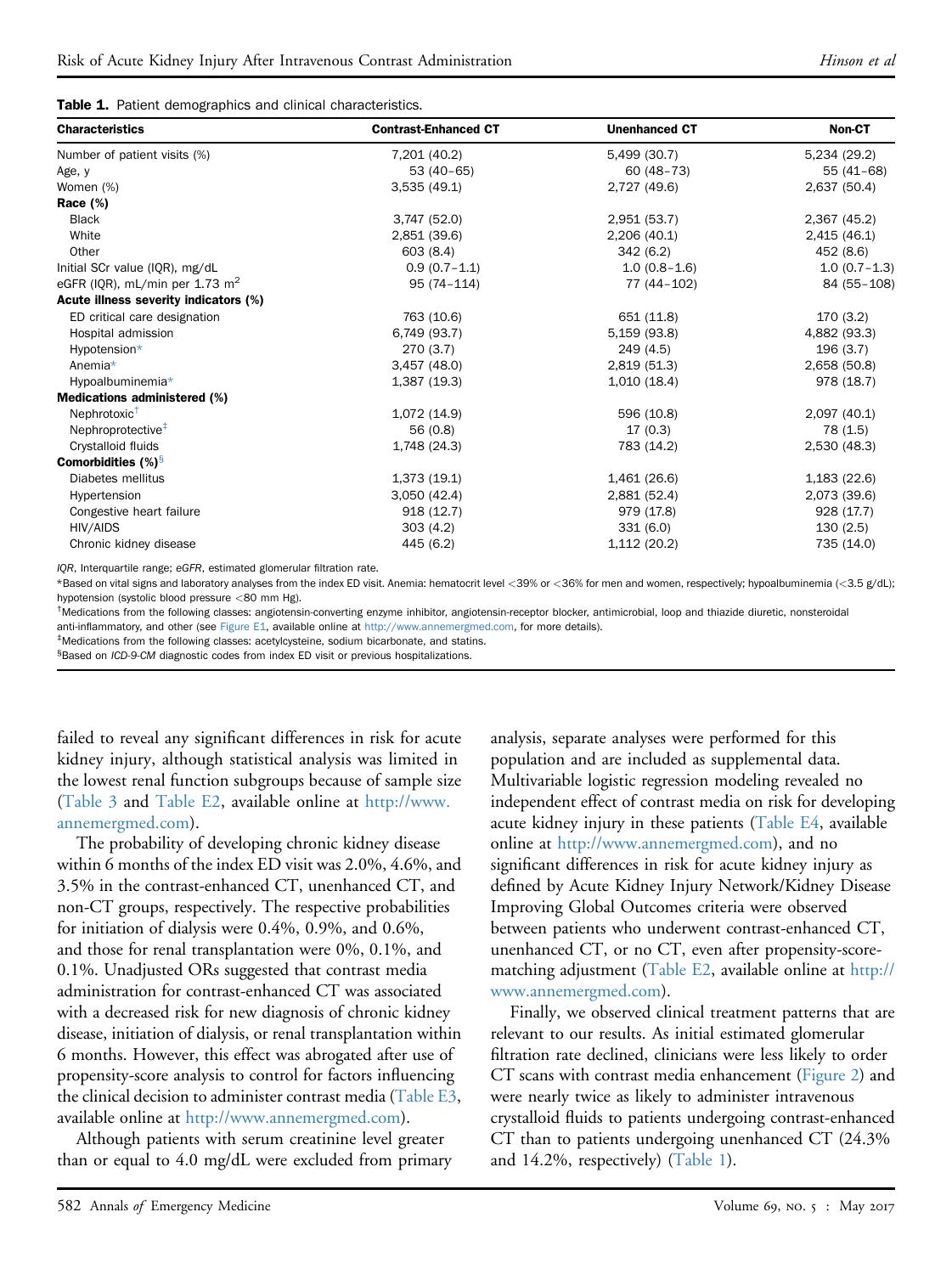|  |                       |  | <b>Table 2.</b> Association between contrast media administration and |  |
|--|-----------------------|--|-----------------------------------------------------------------------|--|
|  | acute kidney injury.* |  |                                                                       |  |

| <b>Characteristics</b>                                                | <b>AKI (CIN</b><br>Criteria <sup>†</sup> ) | AKI (AKIN/<br>KDIGO Criteria <sup>‡</sup> ) |
|-----------------------------------------------------------------------|--------------------------------------------|---------------------------------------------|
|                                                                       |                                            |                                             |
| Intravenous contrast administration 0.96 (0.85-1.08) 1.00 (0.87-1.16) |                                            |                                             |
| СT                                                                    | $0.97(0.84 - 1.11)$                        | $1.00(0.86 - 1.17)$                         |
| Female                                                                | 1.43 (1.30–1.58)                           | $1.12(1.00-1.26)$                           |
| Age                                                                   | $1.02(1.01 - 1.02)$                        | $1.01(1.00 - 1.01)$                         |
| Race                                                                  |                                            |                                             |
| <b>Black</b>                                                          |                                            | 1 [Reference] 1 [Reference]                 |
| White                                                                 |                                            | 1.16 (1.05-1.30) 0.80 (0.71-0.91)           |
| Other                                                                 |                                            | $1.40(1.16-1.69)$ 0.94 $(0.74-1.18)$        |
| eGFR                                                                  |                                            | $1.02$ (1.02-1.02) $1.00$ (1.00-1.00)       |
| <b>Acute illness severity indicators</b>                              |                                            |                                             |
| ED critical care designation                                          |                                            | $0.94$ (0.78-1.13) $0.94$ (0.76-1.16)       |
| Hypotension <sup>§</sup>                                              | $0.82(0.61 - 1.09)$                        | $0.74(0.54 - 1.00)$                         |
| Anemia <sup>§</sup>                                                   | $1.05(0.95 - 1.17)$                        | $1.17(1.04 - 1.32)$                         |
| Hypoalbuminemia <sup>§</sup>                                          | 1.35 (1.20–1.53)                           | $1.45(1.26 - 1.66)$                         |
| <b>Medications administered</b>                                       |                                            |                                             |
| Nephrotoxic                                                           |                                            | 1.57 (1.38-1.78) 1.63 (1.41-1.89)           |
| Nephroprotective                                                      |                                            | 1.05 (0.62-1.81) 1.22 (0.72-2.07)           |
| Crystalloid fluid                                                     |                                            | $0.64$ (0.56-0.73) $0.53$ (0.46-0.62)       |
| Comorbidities <sup>#</sup>                                            |                                            |                                             |
| Diabetes mellitus                                                     |                                            | $1.20$ (1.06-1.35) $1.28$ (1.12-1.46)       |
| Hypertension                                                          |                                            | $1.22$ (1.09-1.36) $1.16$ (1.02-1.31)       |
| Congestive heart failure                                              |                                            | 2.23 (1.96-2.55) 2.22 (1.94-2.55)           |
| HIV/AIDS                                                              |                                            | 1.16 (0.91-1.48) 0.93 (0.70-1.24)           |
| Chronic kidney disease                                                |                                            | 1.85 (1.56-2.20) 1.82 (1.55-2.14)           |

<span id="page-6-0"></span>AKI, Acute kidney injury; CIN, contrast-induced nephropathy; AKIN/KDIGO, Acute Kidney Injury Network/Kidney Disease Improving Global Outcomes.

<span id="page-6-1"></span>\*Results are ORs with 95% CIs in parentheses.

<span id="page-6-2"></span><sup>†</sup>Absolute increase  $\geq$ 0.5 mg/dL or  $\geq$ 25% increase over baseline SCr at 48 to 72 hours.

<span id="page-6-3"></span> $^{\ddagger}$ Absolute increase  $\geq$ 0.3 mg/dL or  $\geq$ 1.5 times increase over baseline SCr at 48 to 72 hours.

<span id="page-6-4"></span>§ Based on vital signs and laboratory analyses from the index ED visit. Anemia: hematocrit level <39% or <36% for men and women, respectively; hypoalbuminemia (<3.5 g/dL); hypotension (systolic blood pressure <80 mm Hg).

IMedications from the following classes: angiotensin-converting enzyme inhibitor, angiotensin-receptor blocker, antimicrobial, loop and thiazide diuretic, nonsteroidal anti-inflammatory, and other (see [Figure E1,](#page-10-0) available online at [http://www.](http://www.annemergmed.com) [annemergmed.com,](http://www.annemergmed.com) for more details).

{ Medications from the following classes: acetylcysteine, sodium bicarbonate, and statins.

<span id="page-6-5"></span># Based on ICD-9-CM diagnostic codes from the index ED visit or previous hospitalizations.

# LIMITATIONS

Although our study population was large, all patients were treated in a single academic medical center ED with advanced radiology protocols and clinician practice patterns that may affect the overall incidence of acute kidney injury. Additionally, the majority of patients studied were admitted to the hospital. Because patients requiring inpatient admission are more ill—and thus at potentially higher risk for developing acute kidney injury—than those discharged from the ED, our results may overestimate the incidence of acute kidney injury in the general ED population. Furthermore, our retrospective observational approach limited our examination of comorbidities and outcomes to those recorded in our institutional electronic

medical record, although electronic records for the study cohort were analyzed from 1993 through the end of 2014. Although it is possible that patients included in our study sought treatment at other medical institutions for renal complications that were not recorded in our electronic medical record, it is unlikely that this would occur in any particular patient cohort more than the others. Additionally, our analysis of clinical practice patterns was limited to the ED. Consequently, our analysis would not capture nephroprotective or nephrotoxic interventions performed after patients departed the ED, although we specifically excluded patients who received contrastenhanced CT up to 72 hours after their ED departure. Finally, although we attempted to minimize the bias associated with treatment assignment by using propensityscore matching, this approach is limited by the inability to include all factors that might conceivably influence the clinical decision to administer contrast media.

## DISCUSSION

Historically, studies of contrast-induced nephropathy have inferred causality from a temporal relationship between iodinated contrast media administration and occurrence of acute kidney injury. The very definition of contrast-induced nephropathy, which relies on changes in renal function at an interval after contrast media administration, is based on this supposition. As discussed above, the majority of contrast-induced nephropathy studies have focused on patients undergoing arterial angiography, were performed before the routine use of lowand iso-osmolar contrast media agents, or have not included adequate control populations. For these reasons, the assumption of causality between intravenous contrast media administration and acute kidney injury has been challenged in multiple recent publications.<sup>[13,15-19](#page-9-4)</sup>

In this ED-based retrospective single-center study, we demonstrate that for patients who present with serum creatinine levels less than 4.0 mg/dL, administration of intravenous contrast media for CT enhancement is not associated with the development of acute kidney injury, nor is it associated with the diagnosis of chronic kidney disease, need for dialysis, or renal transplantation at 6 months. Although our primary analysis did not include patients with a serum creatinine level of 4.0 mg/dL or greater at presentation, comparisons made with the test of proportions with and without propensity matching in this group [\(Table E2,](#page-12-0) available online at [http://www.](http://www.annemergmed.com) [annemergmed.com\)](http://www.annemergmed.com) and supplemental logistic regression analyses ([Table E4](#page-13-1), available online at [http://www.](http://www.annemergmed.com) [annemergmed.com\)](http://www.annemergmed.com) suggest a similar lack of relationship between contrast media administration and development of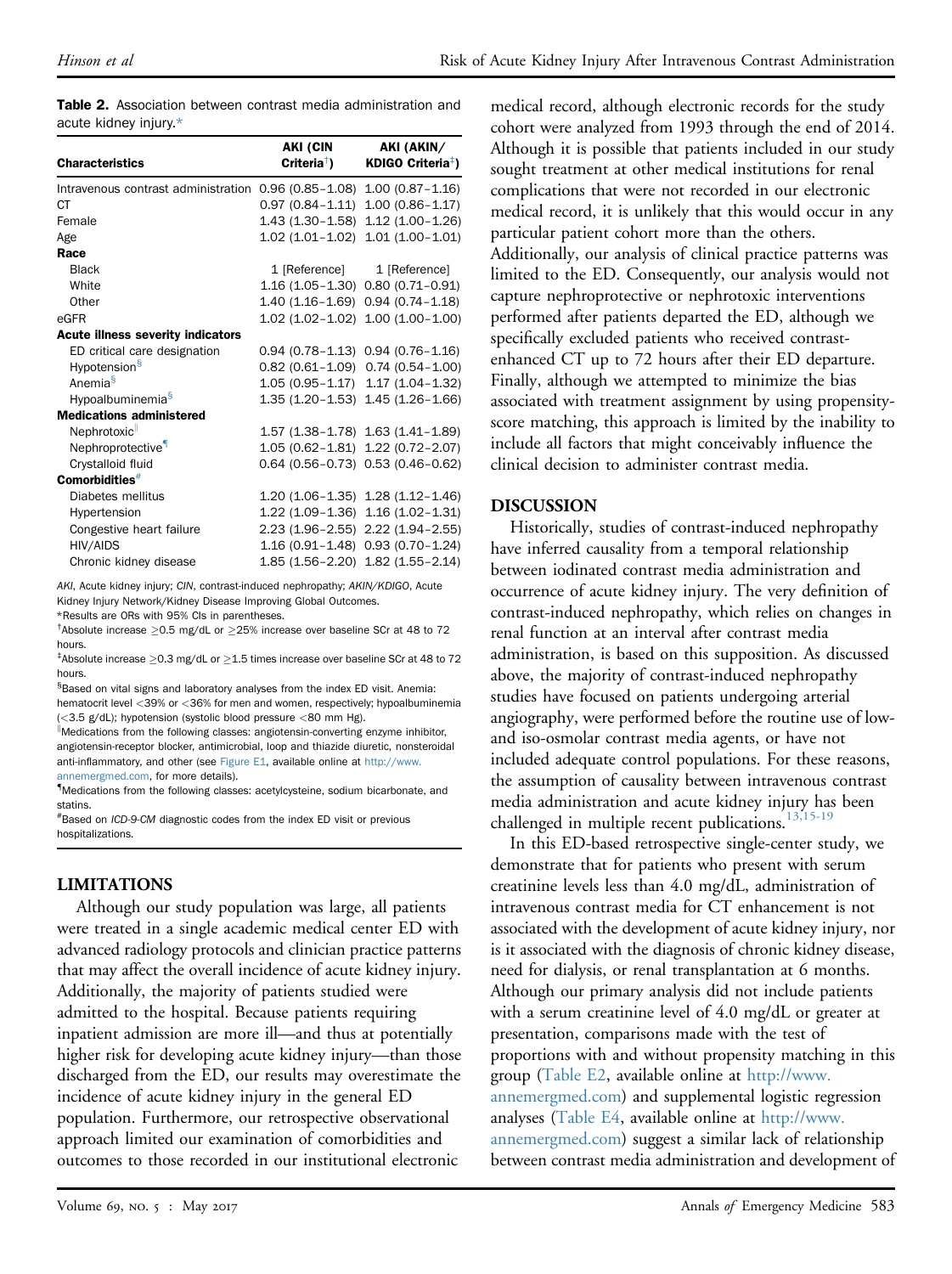<span id="page-7-0"></span>

| eGFR subgroup, mL/<br>min per $1.73 \text{ m}^2$ | <b>CECT</b>                                   | <b>Unenhanced CT</b>                                                                                                                                                                                                                                                                                                                                     | No CT                                | <b>Contrast vs No</b><br><b>Contrast</b>   | <b>CECT vs</b><br>Unenhanced CT*                                | <b>Contrast vs</b><br><b>No Contrast</b><br>(Propensity-Score<br>Matched) <sup>+</sup> | <b>CECT vs</b><br><b>Unenhanced CT</b><br>(Propensity-Score<br>Matched) $*$ |
|--------------------------------------------------|-----------------------------------------------|----------------------------------------------------------------------------------------------------------------------------------------------------------------------------------------------------------------------------------------------------------------------------------------------------------------------------------------------------------|--------------------------------------|--------------------------------------------|-----------------------------------------------------------------|----------------------------------------------------------------------------------------|-----------------------------------------------------------------------------|
|                                                  | Rate of AKI by CIN Criteria $(\%)^{\ddagger}$ |                                                                                                                                                                                                                                                                                                                                                          |                                      |                                            | ORs of AKI by CIN Criteria (95% CI) <sup><math>\pm</math></sup> |                                                                                        |                                                                             |
| Overall<br>> 90                                  | 766/7,201 (10.6)<br>510/4,127 (12.4)          | 559/5,499 (10.2)<br>261/2,039 (12.8)                                                                                                                                                                                                                                                                                                                     | 569/5,234 (10.9)<br>304/2,360 (12.9) | $1.01(0.92 - 1.12)$<br>$0.96(0.84 - 1.09)$ | $1.05(0.94 - 1.18)$<br>$0.96(0.82 - 1.13)$                      | $0.99(0.98 - 1.00)$<br>$1.00(0.98 - 1.02)$                                             | $1.00(0.98 - 1.01)$<br>$1.00(0.98 - 1.02)$                                  |
| $60 - 89$                                        | 179/2,176 (8.2)                               | 111/1,337 (8.3)                                                                                                                                                                                                                                                                                                                                          | 133/1,374 (9.7)                      | $0.91(0.74 - 1.11)$                        | $0.99(0.77 - 1.27)$                                             | $1.01(0.99 - 1.03)$                                                                    | $1.01(0.98 - 1.03)$                                                         |
| $45 - 59$                                        | 59/575 (10.3)                                 | 68/714 (9.5)                                                                                                                                                                                                                                                                                                                                             | 59/589 (10.0)                        | $1.06(0.76 - 1.47)$                        | $1.09(0.75 - 1.57)$                                             | $1.02(0.99 - 1.06)$                                                                    | $1.02(0.98 - 1.06)$                                                         |
| $30 - 44$                                        | 12/241(5.0)                                   | 57/768 (7.4)                                                                                                                                                                                                                                                                                                                                             | 44/550 (8.0)                         | $0.63(0.34 - 1.17)$                        | $0.65(0.34 - 1.24)$                                             | $1.00(0.95 - 1.04)$                                                                    | $0.96(0.90 - 1.01)$                                                         |
| $15 - 29$                                        | 6/78(7.7)                                     | 53/599 (8.8)                                                                                                                                                                                                                                                                                                                                             | 27/345 (7.8)                         | $0.90(0.38 - 2.13)$                        | $0.86(0.36 - 2.07)$                                             | $0.99(0.91 - 1.07)$                                                                    | $1.03(0.95 - 1.11)$                                                         |
| $<$ 15                                           | 0/4                                           | 9/42(21.4)                                                                                                                                                                                                                                                                                                                                               | 2/16(12.5)                           |                                            |                                                                 |                                                                                        |                                                                             |
|                                                  |                                               | Rate of AKI by AKIN/KDIGO Criteria (%) <sup>§</sup>                                                                                                                                                                                                                                                                                                      |                                      |                                            | ORs of AKI by AKIN/KDIGO Criteria <sup>§</sup> (95% CI)         |                                                                                        |                                                                             |
| Overall                                          | 488/7,201 (6.8)                               | 488/5,499 (8.9)                                                                                                                                                                                                                                                                                                                                          | 426/5,234 (8.1)                      | $0.78(0.70-0.88)$                          | $0.75(0.66 - 0.85)$                                             | $1.00(0.99 - 1.01)$                                                                    | $1.00(0.99 - 1.01)$                                                         |
| > 90                                             | 225/4,127 (5.5)                               | 115/2,039 (5.6)                                                                                                                                                                                                                                                                                                                                          | 115/2,360 (4.9)                      | $1.05(0.87 - 1.26)$                        | $0.96(0.77 - 1.22)$                                             | $1.00(0.98 - 1.01)$                                                                    | $1.00(0.99 - 1.02)$                                                         |
| $60 - 89$                                        | 161/2,176 (7.4)                               | 98/1,337 (7.3)                                                                                                                                                                                                                                                                                                                                           | 112/1,374(8.2)                       | $0.95(0.77 - 1.18)$                        | $1.01(0.78 - 1.31)$                                             | $1.00(0.98 - 1.02)$                                                                    | $1.01(0.98 - 1.03)$                                                         |
| $45 - 59$                                        | 71/575 (12.3)                                 | 88/714 (12.3)                                                                                                                                                                                                                                                                                                                                            | 73/589 (12.4)                        | $1.00(0.74 - 1.35)$                        | $1.00(0.72 - 1.40)$                                             | $1.02(0.97 - 1.06)$                                                                    | $1.03(0.99 - 1.08)$                                                         |
| $30 - 44$                                        | 22/241 (9.1)                                  | 91/768 (11.8)                                                                                                                                                                                                                                                                                                                                            | 73/550 (13.3)                        | $0.71(0.44 - 1.13)$                        | $0.75(0.46 - 1.22)$                                             | $1.01(0.96 - 1.06)$                                                                    | $0.97(0.91 - 1.04)$                                                         |
| $15 - 29$                                        | 8/78(10.3)                                    | 86/599 (14.4)                                                                                                                                                                                                                                                                                                                                            | 50/345 (14.5)                        | $0.68(0.32 - 1.44)$                        | $0.68(0.32 - 1.47)$                                             | $0.97(0.89 - 1.07)$                                                                    | $0.96(0.86 - 1.08)$                                                         |
| $<$ 15                                           | 1/4(25.0)                                     | 10/42 (23.8)                                                                                                                                                                                                                                                                                                                                             | 3/16(18.8)                           | $1.15(0.11 - 12.05)$                       | $1.07(0.10 - 11.43)$                                            |                                                                                        |                                                                             |
|                                                  |                                               | *Absolute increase $\geq$ 0.5 mg/dL or $\geq$ 25% increase over baseline SCr at 48 to 72 hours.<br><sup>†</sup> OR of developing AKI in patients who underwent CECT versus patients who underwent CT without contrast enhancement.<br><sup>‡</sup> OR of developing AKI in patients who underwent CECT versus all patients who did not receive contrast. |                                      |                                            |                                                                 |                                                                                        |                                                                             |

<span id="page-7-4"></span><span id="page-7-3"></span><span id="page-7-2"></span><span id="page-7-1"></span>

|    | Rate of AKI by AKIN/KDIGO Criteria (%) <sup>§</sup> |                 |                 | ORs of AKI by AKIN/KDIGO Criteria <sup>s</sup> (95% CI) |                      |                     |                     |
|----|-----------------------------------------------------|-----------------|-----------------|---------------------------------------------------------|----------------------|---------------------|---------------------|
| aШ | 488/7,201 (6.8)                                     | 488/5,499 (8.9) | 426/5,234 (8.1) | $0.78(0.70 - 0.88)$                                     | $0.75(0.66 - 0.85)$  | $1.00(0.99 - 1.01)$ | $1.00(0.99 - 1.01)$ |
|    | 225/4,127 (5.5)                                     | 115/2,039 (5.6) | 115/2,360 (4.9) | $1.05(0.87 - 1.26)$                                     | $0.96(0.77 - 1.22)$  | $1.00(0.98 - 1.01)$ | $1.00(0.99 - 1.02)$ |
| 39 | 161/2,176 (7.4)                                     | 98/1,337 (7.3)  | 112/1,374 (8.2) | $0.95(0.77 - 1.18)$                                     | $1.01(0.78 - 1.31)$  | $1.00(0.98-1.02)$   | $1.01(0.98 - 1.03)$ |
|    | 71/575 (12.3)                                       | 88/714 (12.3)   | 73/589 (12.4)   | $1.00(0.74 - 1.35)$                                     | $1.00(0.72 - 1.40)$  | $1.02(0.97 - 1.06)$ | $1.03(0.99 - 1.08)$ |
| ١4 | 22/241 (9.1)                                        | 91/768 (11.8)   | 73/550 (13.3)   | $0.71(0.44 - 1.13)$                                     | $0.75(0.46 - 1.22)$  | $1.01(0.96 - 1.06)$ | $0.97(0.91 - 1.04)$ |
|    | 8/78(10.3)                                          | 86/599 (14.4)   | 50/345 (14.5)   | $0.68(0.32 - 1.44)$                                     | $0.68(0.32 - 1.47)$  | $0.97(0.89 - 1.07)$ | $0.96(0.86 - 1.08)$ |
|    | 1/4(25.0)                                           | 10/42 (23.8)    | 3/16(18.8)      | $1.15(0.11 - 12.05)$                                    | $1.07(0.10 - 11.43)$ |                     |                     |
|    |                                                     |                 |                 |                                                         |                      |                     |                     |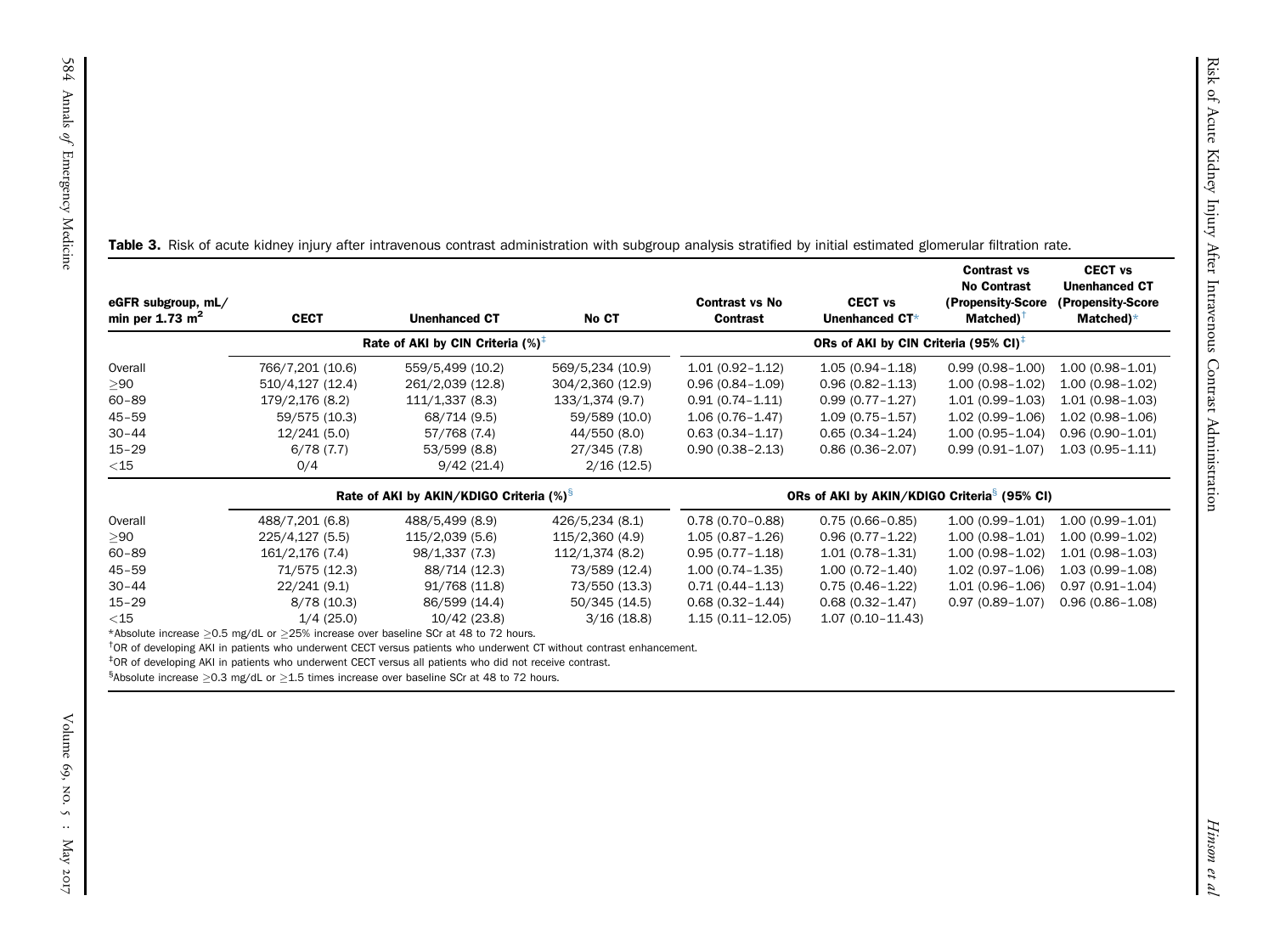<span id="page-8-0"></span>

**Figure 2.** Nephroprotective strategic choices in contrast administration. The frequency of intravenous contrast administration decreases as initial serum creatinine level increases, representing the current clinical context that favors nephroprotection and reduction of contrast exposure for patients at perceived increased risk of acute kidney injury.

acute kidney injury. However, conclusions in regard to these patients are limited by small sample size (493 total patients, 53 of whom underwent contrast-enhanced CT) and a wide range of serum creatinine levels at presentation  $(4.0 \text{ mg/dL to } 21.1 \text{ mg/dL})$ . Further study of this specific population is warranted.

To our knowledge, this is the largest controlled study of acute kidney injury after contrast media administration in the ED, a setting in which diagnostic burden is high and patients often present with acute pathologies that independently affect the risk for developing acute kidney injury. Indeed, this is one of very few studies to compare the incidence of acute kidney injury in patients who did and did not receive contrast media in any setting, and to our knowledge is the only study to date that compares the incidence of acute kidney injury in patients receiving contrast media for contrast-enhanced CT directly with both patients undergoing unenhanced CT and those who did not undergo CT at all. Inclusion of 2 distinct control populations, in addition to the use of propensity-scorematching analysis, considerably strengthens the findings of our study by minimizing selection bias inherent to retrospective analysis.

Nevertheless, our findings could lead to inappropriate conclusions about the overall safety of intravenous contrast media administration. It is likely that nephroprotective

treatment patterns are at least partially responsible for the observed lack of increased acute kidney injury incidence after contrast media administration. Indeed, we found that clinicians were less likely to administer contrast media to patients with decreased baseline renal function and comorbid conditions associated with acute kidney injury and were more likely to administer intravenous fluids. Although we have attempted to control for as many of these behaviors as possible, a limitation of our statistical approach and retrospective research in general is inability to account for all conceivable confounders, including clinician gestalt. If one concludes that there is no risk associated with contrast media administration, and the collective conscience shifts to remove these nephroprotective behaviors from practice, an increased incidence of acute kidney injury after contrast-enhanced CT may result.

Although a well-controlled randomized prospective study is required to fully determine the contribution of intravenous contrast media to the development of acute kidney injury, our results clearly demonstrate that in current clinical context, contrast media administration is not associated with an increased incidence of acute kidney injury. Indeed, our findings, along with those of several other retrospective studies performed in other contexts, support the notion that randomization of patients to receive intravenous contrast, once considered ethically infeasible, is very likely safe (at least in patients with serum creatinine level  $\langle 4.0 \text{ mg/dL} \rangle$  and will be necessary to fully understand the role of contrast media in precipitation of renal dysfunction. Our data also suggest that in cases in which contrast-enhanced CT is indicated to avoid delayed or missed diagnosis, the potential morbidity and mortality resulting from a failure to diagnose possibly life-threatening conditions outweigh any potential risk of contrast-induced nephropathy in patients with serum creatinine levels up to 4.0 mg/dL. Therefore, in light of our findings, the weight attributed to potential for contrast-precipitated renal dysfunction in the decisionmaking process of clinicians should be adjusted.

Supervising editor: William R. Mower, MD, PhD

Author affiliations: From the Department of Emergency Medicine (Hinson, Ehmann, Toerper, Rothman, Klein), the Department of Medicine, Division of Nephrology (Fine), and the Department of Radiology (Fishman), Johns Hopkins University School of Medicine, Baltimore, MD; and the Center for Disease Dynamics, Economics & Policy, Washington, DC (Klein).

Author contributions: JSH and EYK conceived and designed the study, with content expert advice provided by MRE, RER, DMF, and EKF. EYK and MFT conducted all data extraction, and data analysis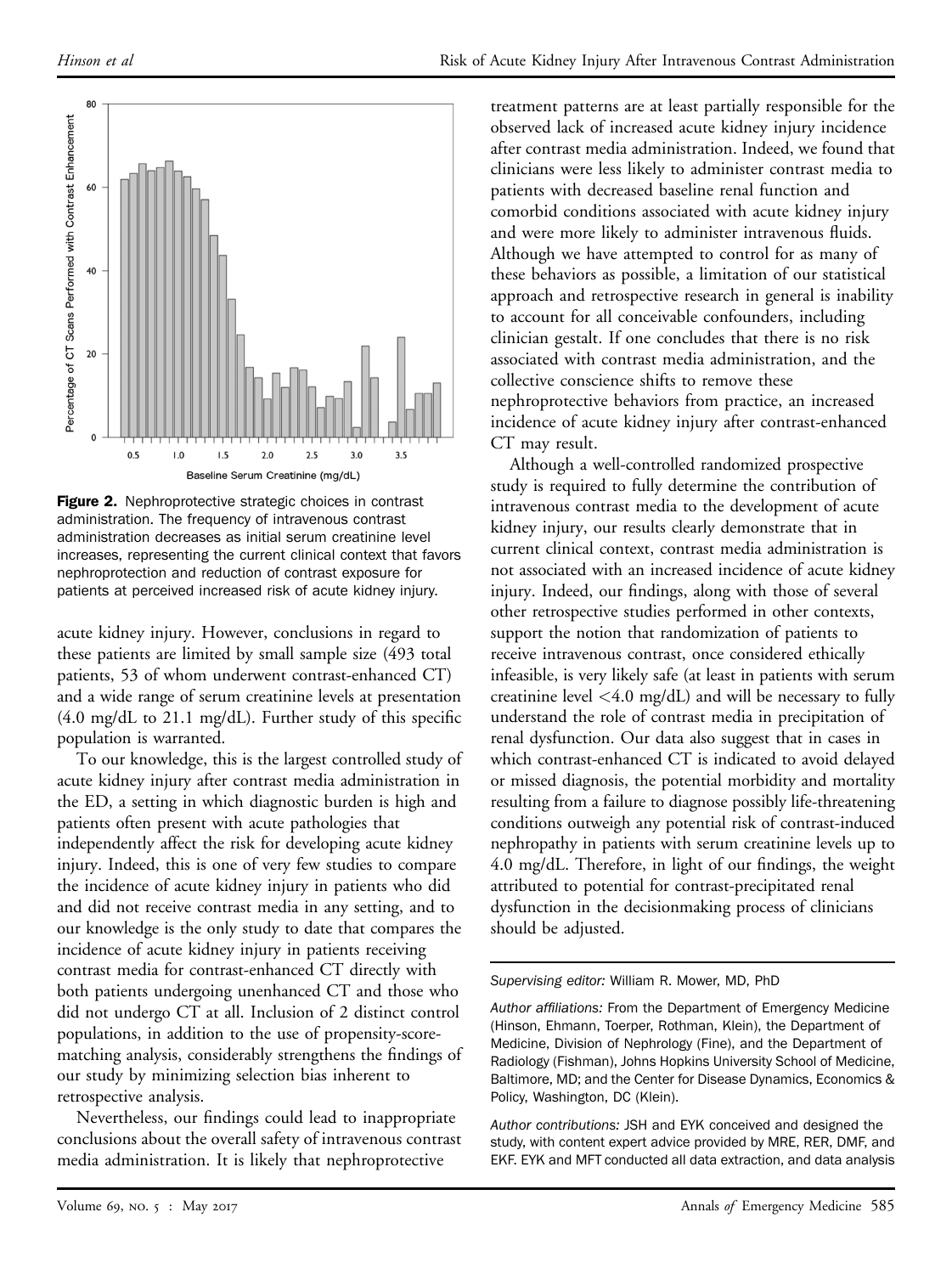was performed primarily by EYK. JSH and MRE drafted the manuscript, and all authors contributed substantially to its revision. JSH takes responsibility for the paper as a whole.

All authors attest to meeting the four [ICMJE.org](http://ICMJE.org) authorship criteria: (1) Substantial contributions to the conception or design of the work; or the acquisition, analysis, or interpretation of data for the work; AND (2) Drafting the work or revising it critically for important intellectual content; AND (3) Final approval of the version to be published; AND (4) Agreement to be accountable for all aspects of the work in ensuring that questions related to the accuracy or integrity of any part of the work are appropriately investigated and resolved.

Funding and support: By Annals policy, all authors are required to disclose any and all commercial, financial, and other relationships in any way related to the subject of this article as per ICMJE conflict of interest guidelines (see [www.icmje.org\)](http://www.icmje.org/). The authors have stated that no such relationships exist.

Publication dates: Received for publication May 11, 2016. Revision received September 5, 2016. Accepted for publication November 14, 2016. Available online January 25, 2017.

### <span id="page-9-0"></span>**REFERENCES**

- 1. [Katzberg RW, Haller C. Contrast-induced nephrotoxicity: clinical](http://refhub.elsevier.com/S0196-0644(16)31388-9/sref1) landscape. Kidney Int[. 2006;69:S3-S7.](http://refhub.elsevier.com/S0196-0644(16)31388-9/sref1)
- <span id="page-9-1"></span>2. [Subramanian S, Tumlin J, Bapat B, et al. Economic burden of contrast](http://refhub.elsevier.com/S0196-0644(16)31388-9/sref2)[induced nephropathy: implications for prevention strategies.](http://refhub.elsevier.com/S0196-0644(16)31388-9/sref2) J Med Econ[. 2007;10:119-134](http://refhub.elsevier.com/S0196-0644(16)31388-9/sref2).
- <span id="page-9-3"></span>3. [Mitchell AM, Kline JA, Jones AE, et al. Major adverse events one year](http://refhub.elsevier.com/S0196-0644(16)31388-9/sref3) [after acute kidney injury after contrast-enhanced computed](http://refhub.elsevier.com/S0196-0644(16)31388-9/sref3) tomography. Ann Emerg Med[. 2015;66:267-274.e4.](http://refhub.elsevier.com/S0196-0644(16)31388-9/sref3)
- 4. [Schräder R. Contrast material](http://refhub.elsevier.com/S0196-0644(16)31388-9/sref4)–[induced renal failure: an overview.](http://refhub.elsevier.com/S0196-0644(16)31388-9/sref4) J Interv Cardiol[. 2005;18:417-423.](http://refhub.elsevier.com/S0196-0644(16)31388-9/sref4)
- 5. [McCullough PA, Adam A, Becker CR, et al. Epidemiology and prognostic](http://refhub.elsevier.com/S0196-0644(16)31388-9/sref5) [implications of contrast-induced nephropathy.](http://refhub.elsevier.com/S0196-0644(16)31388-9/sref5) Am J Cardiol. 2006;98:5-13.
- <span id="page-9-2"></span>6. [Hou SH, Bushinsky DA, Wish JB, et al. Hospital-acquired renal](http://refhub.elsevier.com/S0196-0644(16)31388-9/sref6) insuffi[ciency: a prospective study.](http://refhub.elsevier.com/S0196-0644(16)31388-9/sref6) Am J Med. 1983;74:243-248.
- 7. [Nash K, Hafeez A, Hou S. Hospital-acquired renal insuf](http://refhub.elsevier.com/S0196-0644(16)31388-9/sref29)ficiency. Am J Kidney Dis[. 2002;39:930-936.](http://refhub.elsevier.com/S0196-0644(16)31388-9/sref29)
- 8. [Coca SG, Peixoto AJ, Garg AX, et al. The prognostic importance of a small](http://refhub.elsevier.com/S0196-0644(16)31388-9/sref7) [acute decrement in kidney function in hospitalized patients: a systematic](http://refhub.elsevier.com/S0196-0644(16)31388-9/sref7) [review and meta-analysis.](http://refhub.elsevier.com/S0196-0644(16)31388-9/sref7) Am J Kidney Dis. 2007;50:712-720.
- 9. [Solomon RJ, Mehran R, Natarajan MK, et al. Contrast-induced](http://refhub.elsevier.com/S0196-0644(16)31388-9/sref8) [nephropathy and long-term adverse events: cause and effect?](http://refhub.elsevier.com/S0196-0644(16)31388-9/sref8) Clin J Am Soc Nephrol[. 2009;4:1162-1169](http://refhub.elsevier.com/S0196-0644(16)31388-9/sref8).
- 10. [Mitchell AM, Kline JA. Contrast nephropathy following computed](http://refhub.elsevier.com/S0196-0644(16)31388-9/sref9) [tomography angiography of the chest for pulmonary embolism in the](http://refhub.elsevier.com/S0196-0644(16)31388-9/sref9) [emergency department.](http://refhub.elsevier.com/S0196-0644(16)31388-9/sref9) J Thromb Haemost. 2007;5:50-54.
- 11. [Mitchell AM, Jones AE, Tumlin J, et al. Incidence of contrast-induced](http://refhub.elsevier.com/S0196-0644(16)31388-9/sref10) [nephropathy after contrast-enhanced computed tomography in the](http://refhub.elsevier.com/S0196-0644(16)31388-9/sref10) outpatient setting. [Clin J Am Soc Nephrol](http://refhub.elsevier.com/S0196-0644(16)31388-9/sref10). 2010;5:4-9.
- 12. [Mitchell AM, Jones AE, Tumlin J, et al. Prospective study of the](http://refhub.elsevier.com/S0196-0644(16)31388-9/sref11) [incidence of contrast-induced nephropathy among patients evaluated](http://refhub.elsevier.com/S0196-0644(16)31388-9/sref11) [for pulmonary embolism by contrast-enhanced computed tomography.](http://refhub.elsevier.com/S0196-0644(16)31388-9/sref11) Acad Emerg Med[. 2012;19:618-625](http://refhub.elsevier.com/S0196-0644(16)31388-9/sref11).
- <span id="page-9-4"></span>13. [Newhouse JH, Kho D, Rao QA, et al. Frequency of serum creatinine](http://refhub.elsevier.com/S0196-0644(16)31388-9/sref12) [changes in the absence of iodinated contrast material: implications for](http://refhub.elsevier.com/S0196-0644(16)31388-9/sref12) [studies of contrast nephrotoxicity.](http://refhub.elsevier.com/S0196-0644(16)31388-9/sref12) AJR Am J Roentgenol. 2008;191: [376-382](http://refhub.elsevier.com/S0196-0644(16)31388-9/sref12).
- <span id="page-9-5"></span>14. [Rao QA, Newhouse JH. Risk of nephropathy after intravenous](http://refhub.elsevier.com/S0196-0644(16)31388-9/sref13) [administration of contrast material: a critical literature analysis.](http://refhub.elsevier.com/S0196-0644(16)31388-9/sref13) Radiology[. 2006;239:392-397.](http://refhub.elsevier.com/S0196-0644(16)31388-9/sref13)
- <span id="page-9-7"></span>15. [McDonald JS, McDonald RJ, Carter RE, et al. Risk of intravenous](http://refhub.elsevier.com/S0196-0644(16)31388-9/sref14) [contrast material](http://refhub.elsevier.com/S0196-0644(16)31388-9/sref14)–[mediated acute kidney injury: a propensity](http://refhub.elsevier.com/S0196-0644(16)31388-9/sref14) [score](http://refhub.elsevier.com/S0196-0644(16)31388-9/sref14)–matched study stratifi[ed by baseline-estimated glomerular](http://refhub.elsevier.com/S0196-0644(16)31388-9/sref14) filtration rate. Radiology[. 2014;271:65-73](http://refhub.elsevier.com/S0196-0644(16)31388-9/sref14).
- 16. [Mcdonald JS, McDonald RJ, Comin J, et al. Frequency of acute kidney](http://refhub.elsevier.com/S0196-0644(16)31388-9/sref15) [injury following intravenous contrast medium administration: a](http://refhub.elsevier.com/S0196-0644(16)31388-9/sref15) [systematic review and meta-analysis.](http://refhub.elsevier.com/S0196-0644(16)31388-9/sref15) Radiology. 2013;267:119-128.
- 17. [McDonald RJ, McDonald JS, Carter RE, et al. Intravenous contrast](http://refhub.elsevier.com/S0196-0644(16)31388-9/sref16) [material exposure is not an independent risk factor for dialysis or](http://refhub.elsevier.com/S0196-0644(16)31388-9/sref16) mortality. Radiology[. 2014;273:714-725.](http://refhub.elsevier.com/S0196-0644(16)31388-9/sref16)
- <span id="page-9-6"></span>18. [Mcdonald RJ, McDonald JS, Bida JP, et al. Contrast material-induced](http://refhub.elsevier.com/S0196-0644(16)31388-9/sref17) [nephropathy: causal or coincident phenomenon?](http://refhub.elsevier.com/S0196-0644(16)31388-9/sref17) Radiology. [2013;267:103-118](http://refhub.elsevier.com/S0196-0644(16)31388-9/sref17).
- 19. [Sinert R, Brandler E, Subramanian RA, et al. Does the current](http://refhub.elsevier.com/S0196-0644(16)31388-9/sref18) defi[nition of contrast-induced acute kidney injury re](http://refhub.elsevier.com/S0196-0644(16)31388-9/sref18)flect a true clinical entity? Acad Emerg Med[. 2012;19:1261-1267.](http://refhub.elsevier.com/S0196-0644(16)31388-9/sref18)
- <span id="page-9-9"></span>20. [Levey AS, Stevens LA, Schmid CH, et al. A new equation to estimate](http://refhub.elsevier.com/S0196-0644(16)31388-9/sref20) glomerular filtration rate. Ann Intern Med[. 2009;150:604-612](http://refhub.elsevier.com/S0196-0644(16)31388-9/sref20).
- <span id="page-9-8"></span>21. [Davenport MS, Khalabari S, Cohan RH, et al. Contrast](http://refhub.elsevier.com/S0196-0644(16)31388-9/sref19) [material](http://refhub.elsevier.com/S0196-0644(16)31388-9/sref19)–[induced nephrotoxicity and intravenous low-osmolality](http://refhub.elsevier.com/S0196-0644(16)31388-9/sref19) [iodinated contrast material: risk strati](http://refhub.elsevier.com/S0196-0644(16)31388-9/sref19)fication by using estimated glomerular filtration rate. Radiology[. 2013;268:719-728.](http://refhub.elsevier.com/S0196-0644(16)31388-9/sref19)
- <span id="page-9-10"></span>22. [Kooiman J, Klok FA, Mos IC, et al. Incidence and predictors of](http://refhub.elsevier.com/S0196-0644(16)31388-9/sref21) [contrast-induced nephropathy following CT-angiography for clinically](http://refhub.elsevier.com/S0196-0644(16)31388-9/sref21) [suspected acute pulmonary embolism.](http://refhub.elsevier.com/S0196-0644(16)31388-9/sref21) J Thromb Haemost. [2010;8:409-411](http://refhub.elsevier.com/S0196-0644(16)31388-9/sref21).
- <span id="page-9-15"></span>23. [Mehran R, Aymong ED, Nikolsky E, et al. A simple risk score for](http://refhub.elsevier.com/S0196-0644(16)31388-9/sref22) [prediction of contrast-induced nephropathy after percutaneous](http://refhub.elsevier.com/S0196-0644(16)31388-9/sref22) coronary intervention. J Am Coll Cardiol[. 2004;44:1393-1399](http://refhub.elsevier.com/S0196-0644(16)31388-9/sref22).
- 24. [Mehran R, Nikolsky E. Contrast-induced nephropathy: de](http://refhub.elsevier.com/S0196-0644(16)31388-9/sref23)finition, [epidemiology, and patients at risk.](http://refhub.elsevier.com/S0196-0644(16)31388-9/sref23) Kidney Int Suppl. 2006;100: [S11-S15](http://refhub.elsevier.com/S0196-0644(16)31388-9/sref23).
- <span id="page-9-11"></span>25. [Elixhauser A, Steiner C, Harris DR, et al. Comorbidity measures for](http://refhub.elsevier.com/S0196-0644(16)31388-9/sref24) [use with administrative data.](http://refhub.elsevier.com/S0196-0644(16)31388-9/sref24) Med Care. 1998;36:8-27.
- <span id="page-9-12"></span>26. [Naughton CA. Drug-induced nephrotoxicity.](http://refhub.elsevier.com/S0196-0644(16)31388-9/sref25) Am Fam Physician. [2008;78:743-750.](http://refhub.elsevier.com/S0196-0644(16)31388-9/sref25)
- <span id="page-9-13"></span>27. [Solomon R. Contrast-medium-induced acute renal failure.](http://refhub.elsevier.com/S0196-0644(16)31388-9/sref26) Kidney Int. [1998;53:230-242](http://refhub.elsevier.com/S0196-0644(16)31388-9/sref26).
- <span id="page-9-14"></span>28. [Mehta RL, Kellum JA, Shah SV, et al. Acute Kidney Injury Network:](http://refhub.elsevier.com/S0196-0644(16)31388-9/sref27) [report of an initiative to improve outcomes in acute kidney injury.](http://refhub.elsevier.com/S0196-0644(16)31388-9/sref27) Crit Care[. 2007;11:R31](http://refhub.elsevier.com/S0196-0644(16)31388-9/sref27).
- 29. [Kidney Disease: Improving Global Outcomes \(KDIGO\) Acute Kidney](http://refhub.elsevier.com/S0196-0644(16)31388-9/sref28) [Injury Work Group. KDIGO clinical practice guideline for acute kidney](http://refhub.elsevier.com/S0196-0644(16)31388-9/sref28) injury. [Kidney Int Suppl](http://refhub.elsevier.com/S0196-0644(16)31388-9/sref28). 2012;2:1-138.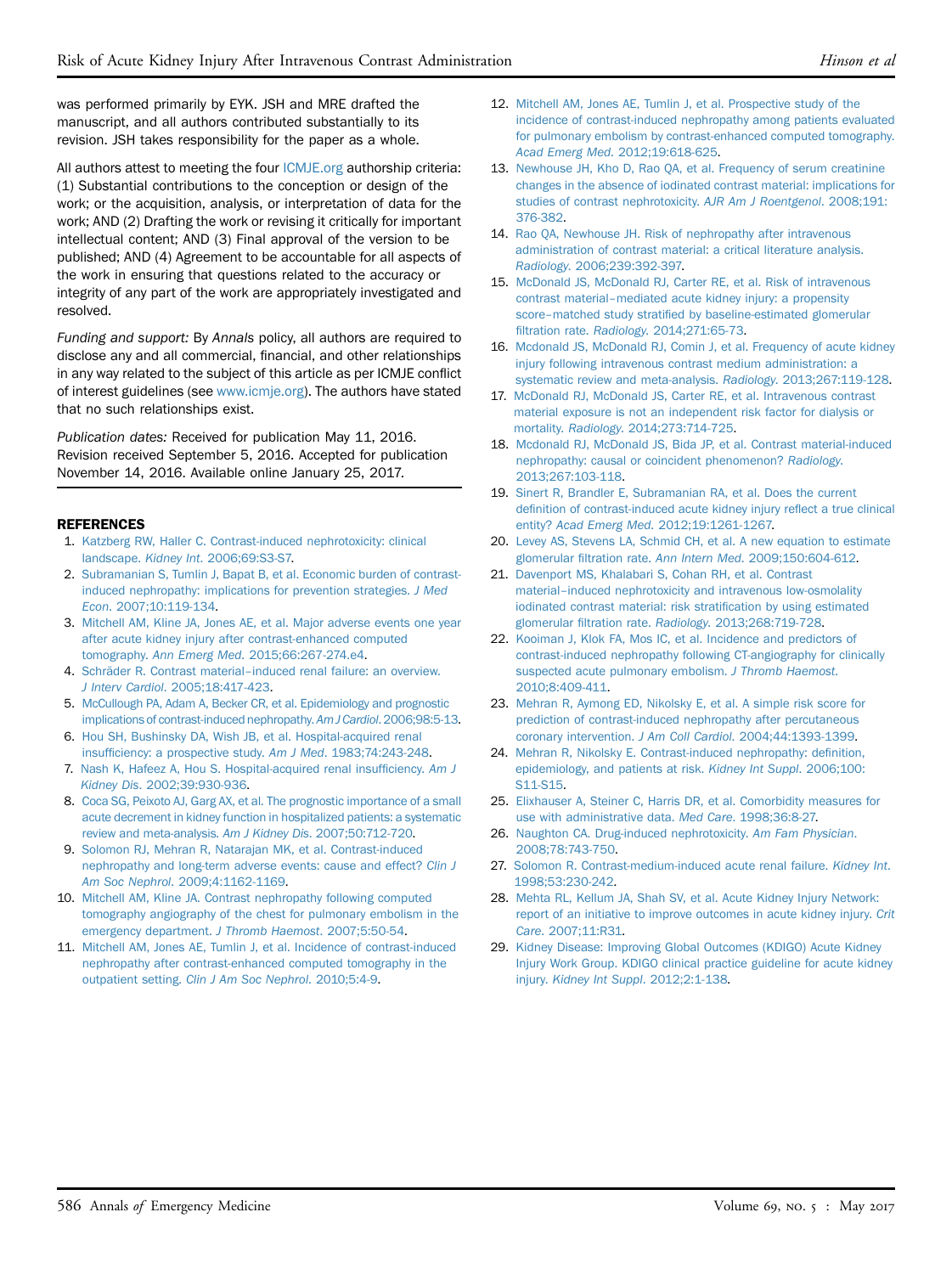<span id="page-10-0"></span>

| Angiotensin-Converting Enzyme Inhibitors and | Ganciclovir                                 |  |  |
|----------------------------------------------|---------------------------------------------|--|--|
| <b>Angiotensin-Receptor Blockers</b>         | Gentamicin                                  |  |  |
| Benazepril                                   | Itraconazole                                |  |  |
| Captopril                                    | Oxacillin                                   |  |  |
| Enalapril                                    | Penicillin                                  |  |  |
| Enalaprilat                                  | Piperacillin                                |  |  |
| Lisinopril                                   | Piperacillin/tazobactam                     |  |  |
| Losartan                                     | Quinine                                     |  |  |
| Ramipril                                     | Rifampin                                    |  |  |
| Valsartan                                    | Tenofovir                                   |  |  |
| Antimicrobials                               | Tobramycin                                  |  |  |
| Acyclovir                                    | Trimethoprim/sulfamethoxazole               |  |  |
| Amoxicillin/clavulanic acid                  | Vancomycin                                  |  |  |
| Amphotericin                                 | Voriconazole                                |  |  |
| Ampicillin                                   | Loop and Thiazide Diuretics                 |  |  |
| Ampicillin/sulbactam                         | Furosemide                                  |  |  |
| Aztreonam                                    | Torsemide                                   |  |  |
| Cefazolin                                    | Chlorothiazide                              |  |  |
| Cefepime                                     | Chlorthalidone                              |  |  |
| Cefotaxime                                   | Hydrochlorothiazide                         |  |  |
| Cefotetan                                    | <b>Nonsteroidal Anti-inflammatory Drugs</b> |  |  |
| Cefoxitin                                    | Celecoxib                                   |  |  |
| Cefpodoxime                                  | Ibuprofen                                   |  |  |
| Ceftazidime                                  | Indomethacin                                |  |  |
| Ceftriaxone                                  | Ketorolac                                   |  |  |
| Cefuroxime                                   | Naproxen                                    |  |  |
| Cephalexin                                   | Other                                       |  |  |
| Chloramphenicol                              | Hydralazine                                 |  |  |
| Ciprofloxacin                                | Lithium                                     |  |  |
| Cyclosporine                                 | Pantoprazole                                |  |  |
| Dicloxacillin                                | Phenytoin                                   |  |  |
| Doxycycline                                  | Ranitidine                                  |  |  |
| Fluconazole                                  | Terbutaline                                 |  |  |
| Flucytosine                                  |                                             |  |  |

Figure E1. Medications designated as nephrotoxic. $^{26}$  $^{26}$  $^{26}$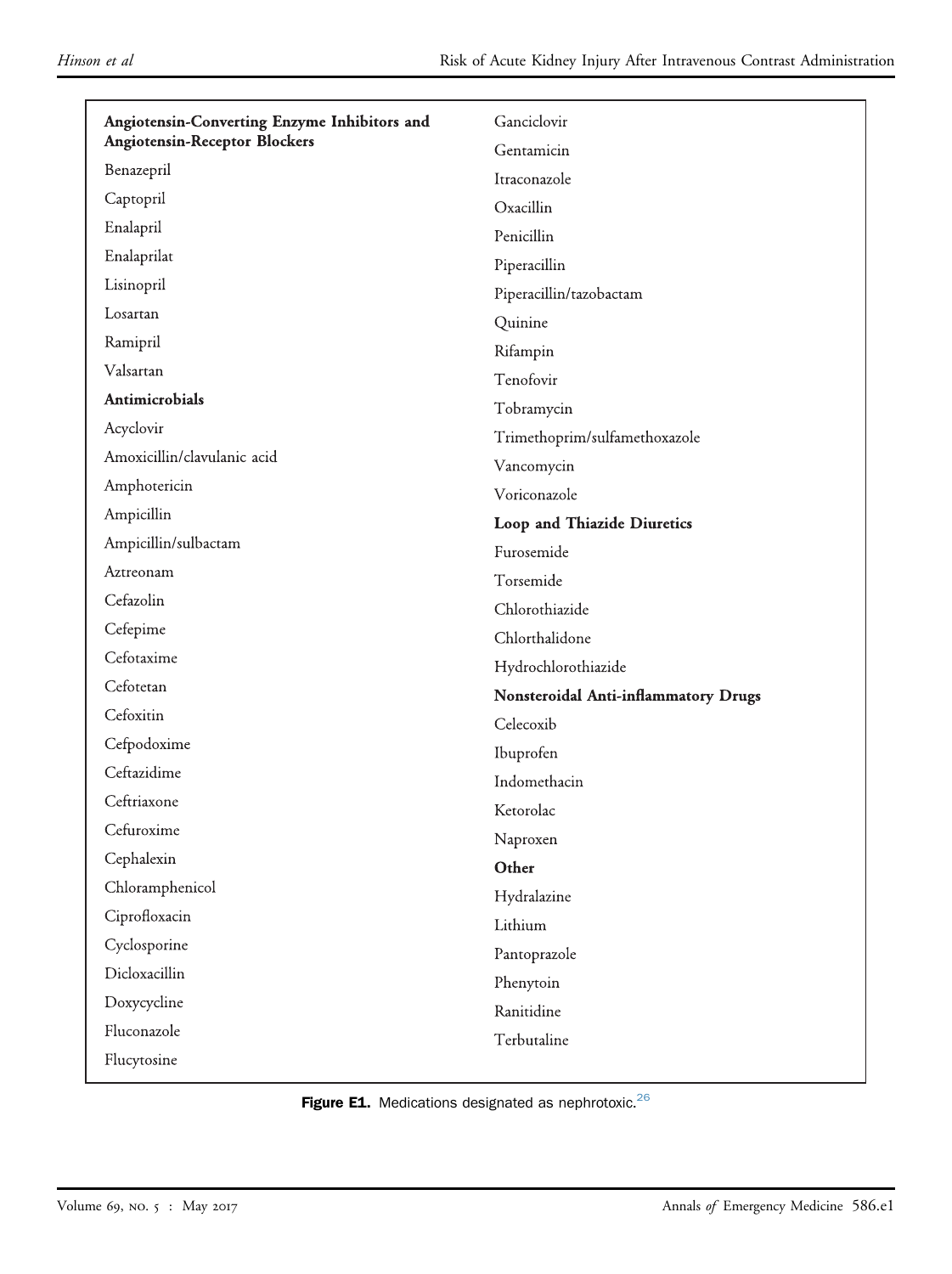<span id="page-11-0"></span>Table E1. Association between contrast media administration and likelihood of acute kidney injury (serum creatinine level as main comparator)[.\\*](#page-11-1)

| <b>Characteristics</b>                   | $AKI^*$ (CIN Criteria <sup>†</sup> ) | $AKI^*$ (AKIN Criteria <sup>‡</sup> ) |
|------------------------------------------|--------------------------------------|---------------------------------------|
| Intravenous contrast administration      | $0.97(0.85 - 1.09)$                  | $1.00(0.87 - 1.16)$                   |
| <b>CT</b>                                | $0.95(0.83 - 1.09)$                  | $1.00(0.86 - 1.17)$                   |
| Women                                    | $0.97(0.87 - 1.08)$                  | $1.12(1.00-1.26)$                     |
| Age                                      | $1.00(1.00 - 1.01)$                  | $1.01(1.00-1.01)$                     |
| Race                                     |                                      |                                       |
| <b>Black</b>                             | 1 [Reference]                        | 1 [Reference]                         |
| White                                    | $0.86(0.77-0.96)$                    | $0.81(0.71 - 0.92)$                   |
| Other                                    | $1.01(0.84 - 1.22)$                  | $0.94(0.74 - 1.19)$                   |
| Initial SCr value, mg/dL                 | $0.03(0.02 - 0.04)$                  | $0.87(0.60 - 1.28)$                   |
| Initial SCr value squared                | $2.15(1.97 - 2.36)$                  | $1.05(0.95 - 1.15)$                   |
| <b>Acute illness severity indicators</b> |                                      |                                       |
| ED critical care designation             | $0.94(0.78 - 1.14)$                  | $0.95(0.77 - 1.16)$                   |
| Hypotension <sup>§</sup>                 | $0.78(0.59 - 1.04)$                  | $0.73(0.54 - 1.00)$                   |
| Anemia <sup>§</sup>                      | $1.05(0.95 - 1.17)$                  | $1.17(1.04 - 1.32)$                   |
| Hypoalbuminemia <sup>§</sup>             | $1.31(1.15 - 1.48)$                  | $1.44(1.26-1.65)$                     |
| <b>Medications administered</b>          |                                      |                                       |
| Nephrotoxic                              | $1.58(1.39 - 1.80)$                  | $1.63(1.41 - 1.89)$                   |
| Nephroprotective                         | $1.01(0.59 - 1.74)$                  | $1.22(0.71 - 2.07)$                   |
| Crystalloid fluids                       | $0.64(0.56 - 0.72)$                  | $0.53(0.45 - 0.62)$                   |
| Comorbidities <sup>#</sup>               |                                      |                                       |
| Diabetes mellitus                        | $1.18(1.05 - 1.33)$                  | $1.28(1.12 - 1.46)$                   |
| Hypertension                             | $1.20(1.07 - 1.34)$                  | $1.16(1.02 - 1.32)$                   |
| Congestive heart failure                 | $2.30(2.01 - 2.62)$                  | $2.24(1.95-2.57)$                     |
| HIV/AIDS                                 | $1.14(0.89 - 1.45)$                  | $0.93(0.70 - 1.24)$                   |
| Chronic kidney disease                   | $1.96(1.64 - 2.34)$                  | $1.84(1.56 - 2.18)$                   |

<span id="page-11-1"></span>\*Results are ORs with 95% CIs in parentheses.

<span id="page-11-2"></span><sup>†</sup>Absolute increase  $\geq$ 0.5 mg/dL or  $\geq$ 25% increase over baseline SCr at 48 to 72 hours.

<span id="page-11-3"></span> $^{\ddagger}$ Absolute increase  $\geq$ 0.3 mg/dL or  $\geq$ 1.5 times increase over baseline SCr at 48 to 72 hours.

<span id="page-11-4"></span>§ Based on vital signs and laboratory analyses from the index ED visit. Anemia: hematocrit level <39% or <36% for men and women, respectively; hypoalbuminemia (<3.5 g/dL); hypotension (systolic blood pressure <80 mm Hg).

k Medications from the following classes: angiotensin-converting enzyme inhibitor, angiotensin-receptor blocker, antimicrobial, loop and thiazide diuretic, nonsteroidal anti-inflammatory, and other (see [Figure E1](#page-10-0) for more details).

{ Medications from the following classes: acetylcysteine, sodium bicarbonate, and statins.

<span id="page-11-5"></span># Based on ICD-9-CM diagnostic codes from the index ED visit or previous hospitalizations.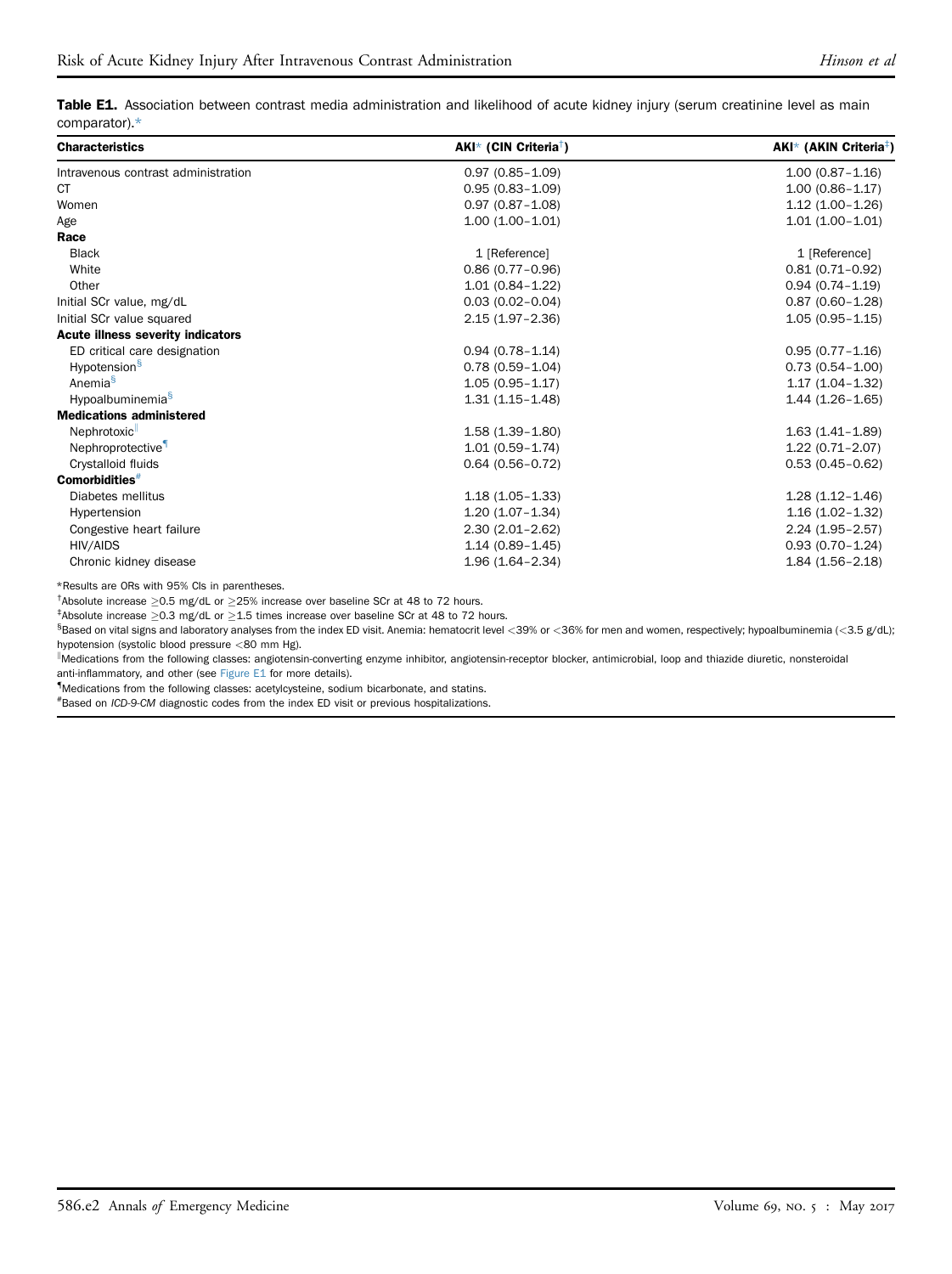| <b>Initial SCr</b>                            | <b>CECT</b>                                                                                                         | <b>Unenhanced CT</b>                            | No CT            | <b>Contrast vs No</b><br>Contrast | <b>CECT vs</b><br>Unenhanced CT* | Contrast<br>vs No Contrast<br>(Propensity-Score<br>Matched) $^{\dagger}$ | <b>CECT vs Unenhanced</b><br><b>CT (Propensity-Score</b><br>Matched) $*$ |
|-----------------------------------------------|---------------------------------------------------------------------------------------------------------------------|-------------------------------------------------|------------------|-----------------------------------|----------------------------------|--------------------------------------------------------------------------|--------------------------------------------------------------------------|
| Rate of AKI by CIN Criteria $(\%)^{\ddagger}$ |                                                                                                                     |                                                 |                  |                                   |                                  | ORs of AKI by CIN Criteria <sup>‡</sup> (95% CI)                         |                                                                          |
| $0.4 - 0.9$                                   | 578/4,415 (13.1)                                                                                                    | 307/2,391 (12.8)                                | 365/2,598 (14.0) | $0.97(0.86 - 1.09)$               | $1.02(0.88 - 1.19)$              | $1.00(0.98 - 1.02)$                                                      | $1.01(0.99 - 1.03)$                                                      |
| $1.0 - 1.4$                                   | 165/2,380 (6.9)                                                                                                     | 124/1,571 (7.9)                                 | 126/1,642 (7.7)  | $0.88(0.72 - 1.08)$               | $0.87(0.68 - 1.11)$              | $1.01(0.99 - 1.03)$                                                      | $1.00(0.97 - 1.02)$                                                      |
| $1.5 - 1.9$                                   | 16/294 (5.4)                                                                                                        | 42/700 (6.0)                                    | 45/514 (8.8)     | $0.75(0.43 - 1.29)$               | $0.90(0.50 - 1.63)$              | $0.96(0.92 - 1.01)$                                                      | $1.01(0.96 - 1.06)$                                                      |
| $2.0 - 2.9$                                   | 6/85(7.1)                                                                                                           | 58/610 (9.5)                                    | 23/341 (6.7)     | $0.82(0.34 - 1.93)$               | $0.72(0.30 - 1.73)$              | $0.98(0.91 - 1.05)$                                                      | $1.00(0.93 - 1.08)$                                                      |
| $3.0 - 4.0$                                   | 1/27(3.7)                                                                                                           | 28/227 (12.3)                                   | 10/139(7.2)      | $0.33(0.04 - 2.52)$               | $0.27(0.04 - 2.09)$              | $0.96(0.86 - 1.08)$                                                      | $1.00(0.92 - 1.08)$                                                      |
| $\geq$ 4.0                                    | 7/53(13.2)                                                                                                          | 24/255 (9.4)                                    | 25/185 (13.5)    | $1.21(0.52 - 2.84)$               | $1.67(0.74 - 3.79)$              | $1.04(0.93 - 1.16)$                                                      | $1.00(0.87 - 1.15)$                                                      |
|                                               |                                                                                                                     | Rate of AKI by AKIN/KDIGO Criteria <sup>s</sup> |                  |                                   |                                  | ORs of AKI by AKIN/KDIGO Criteria <sup>s</sup> (95% CI)                  |                                                                          |
| $0.4 - 0.9$                                   | 269/4,415 (6.1)                                                                                                     | 144/2,391 (6.0)                                 | 152/2,598 (5.9)  | $1.03(0.87 - 1.22)$               | $1.01(0.82 - 1.25)$              | $1.00(0.99 - 1.02)$                                                      | $1.01(1.00-1.02)$                                                        |
| $1.0 - 1.4$                                   | 178/2,380 (7.5)                                                                                                     | 141/1,571 (9.0)                                 | 141/1,642 (8.6)  | $0.84(0.69 - 1.02)$               | $0.82(0.65 - 1.03)$              | $1.00(0.99 - 1.02)$                                                      | $1.00(0.98 - 1.02)$                                                      |
| $1.5 - 1.9$                                   | 29/294 (9.9)                                                                                                        | 80/700 (11.4)                                   | 66/514 (12.8)    | $0.80(0.53 - 1.22)$               | $0.85(0.54 - 1.33)$              | $0.98(0.93 - 1.04)$                                                      | $1.01(0.95 - 1.07)$                                                      |
| $2.0 - 2.9$                                   | 9/85(10.6)                                                                                                          | 85/610 (13.9)                                   | 51/341 (15.0)    | $0.71(0.35 - 1.45)$               | $0.73(0.35 - 1.51)$              | $0.98(0.90 - 1.07)$                                                      | $1.01(0.96 - 1.07)$                                                      |
| $3.0 - 4.0$                                   | 3/27(11.1)                                                                                                          | 38/227 (16.7)                                   | 16/139 (11.5)    | $0.72(0.21 - 2.48)$               | $0.62(0.18-2.17)$                | $0.96(0.83 - 1.12)$                                                      | $1.04(0.92 - 1.17)$                                                      |
| >4.0                                          | 7/53(13.2)                                                                                                          | 31/255(12.2)                                    | 30/185(16.2)     | $0.95(0.41 - 2.19)$               | $1.27(0.57 - 2.81)$              | $1.02(0.90 - 1.15)$                                                      | $0.96(0.83 - 1.11)$                                                      |
|                                               | *OR of developing AKI in patients who underwent CECT versus patients who underwent CT without contrast enhancement. |                                                 |                  |                                   |                                  |                                                                          |                                                                          |
|                                               | <sup>†</sup> OR of developing AKI in patients who underwent CECT versus all patients who did not receive contrast.  |                                                 |                  |                                   |                                  |                                                                          |                                                                          |
|                                               | $\frac{1}{2}$ Absolute increase $\geq 0.5$ mg/d, or $\geq 25\%$ increase over baseline SCr at 49 to 72 hours.       |                                                 |                  |                                   |                                  |                                                                          |                                                                          |

<span id="page-12-3"></span><span id="page-12-2"></span><span id="page-12-1"></span><span id="page-12-0"></span>Table E2. Risk of acute kidney injury after intravenous contrast administration with subgroup analysis stratified by initial serum creatinine level.

<span id="page-12-4"></span> $^{\ddagger}$ Absolute increase  $\geq$ 0.5 mg/dL or  $\geq$ 25% increase over baseline SCr at 48 to 72 hours.

 ${}^{8}$ Absolute increase  $\geq$ 0.3 mg/dL or  $\geq$ 1.5 times increase over baseline SCr at 48 to 72 hours.